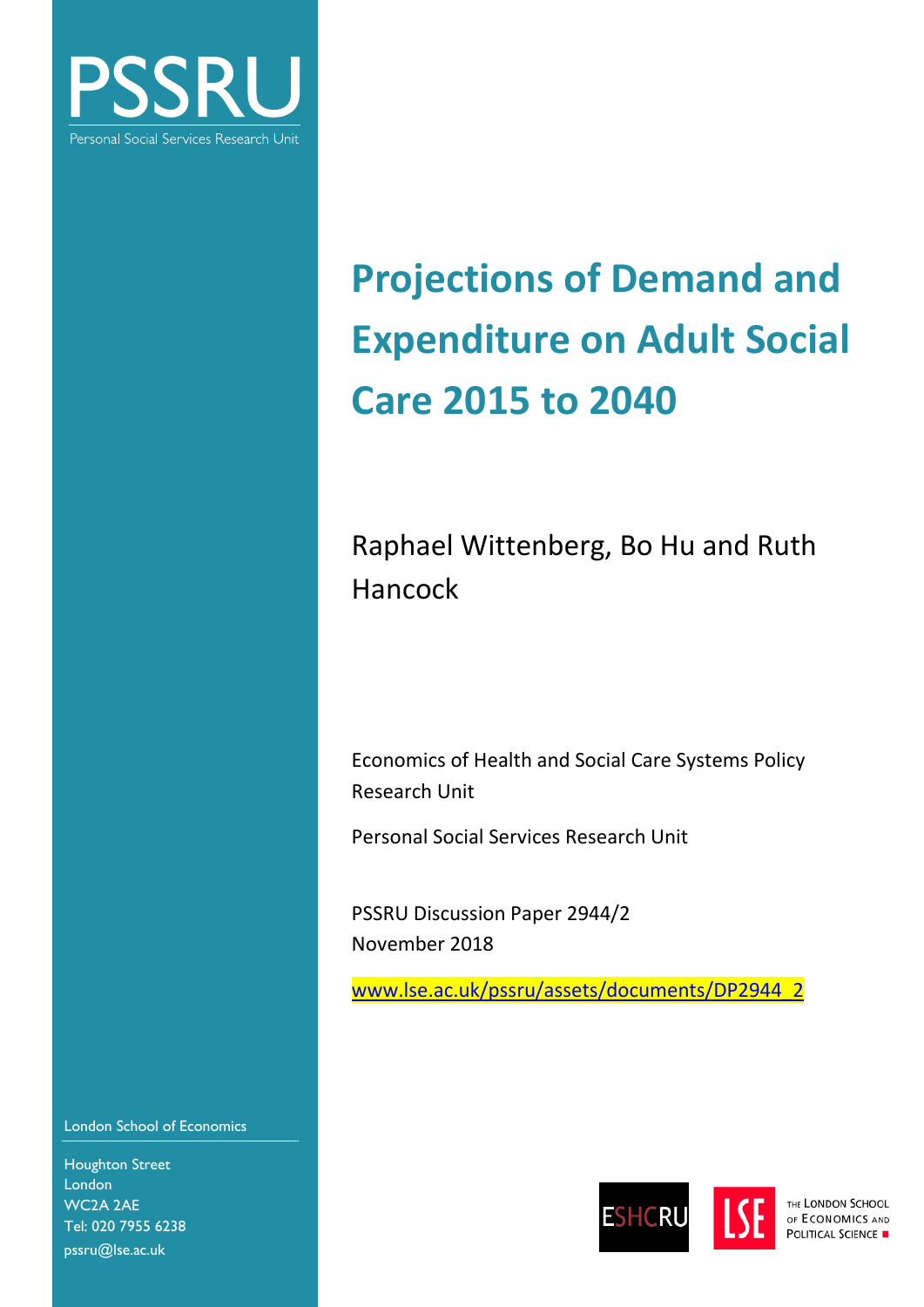## **Acknowledgements**

The projections modelling work presented in this report was commissioned by the Department of Health and Social Care from the Policy Research Unit in Economics of Health and Social Care Systems (at the University of York, LSE and University of Kent). It builds on the aggregate projections models originally developed by the Personal Social Services Research Unit (PSSRU at the University of Kent and LSE) and the CARESIM microsimulation model developed by Ruth Hancock at the University of East Anglia. Her contribution to this paper was funded by the Economic and Social Research Council though the Research Centre on Micro-Social Change (grant no. ES/L009153/1).

Material from the Family Resources Survey, the General Household Survey and the Health Survey for England is crown copyright and has been made available via the UK Data Archive.

The analysis set out in this report is the responsibility of the authors and does not necessarily represent the views of the Department of Health and Social Care.

## **Abstract**

This paper presents updated projections prepared for the Department of Health and Social Care of demand for long-term care for older people and younger adults in England to 2040 and beyond and associated future expenditure. The projections were produced using updated versions of the Personal Social Services Research Unit's (PSSRU) aggregate longterm care projections models and the CARESIM microsimulation model developed by Ruth Hancock at the University of East Anglia. The projections cover publicly funded social care for older people and younger adults and for older people only privately funded social care.

The key findings of the research are:

- Public expenditure on social services for older people is projected to rise under the current funding system from around £7.2 billion (0.45% of GDP) in 2015 to £18.7 billion (0.75% of GDP) in 2040 at constant 2015 prices and under a set of base case assumptions about trends in the drivers of long-term care demand and in the unit costs of care services;
- Public expenditure on social services for younger adults is projected to rise under the current funding system from around £8.9 billion (0.55% of GDP) in 2015 to £21.2 billion (0.85% of GDP) in 2040 at constant 2015 prices and under a set of base case assumptions about trends in the drivers of long-term care demand and in the unit costs of care services;
- These base case projections are sensitive to assumptions about future trends in mortality and disability rates and in the real unit costs of care.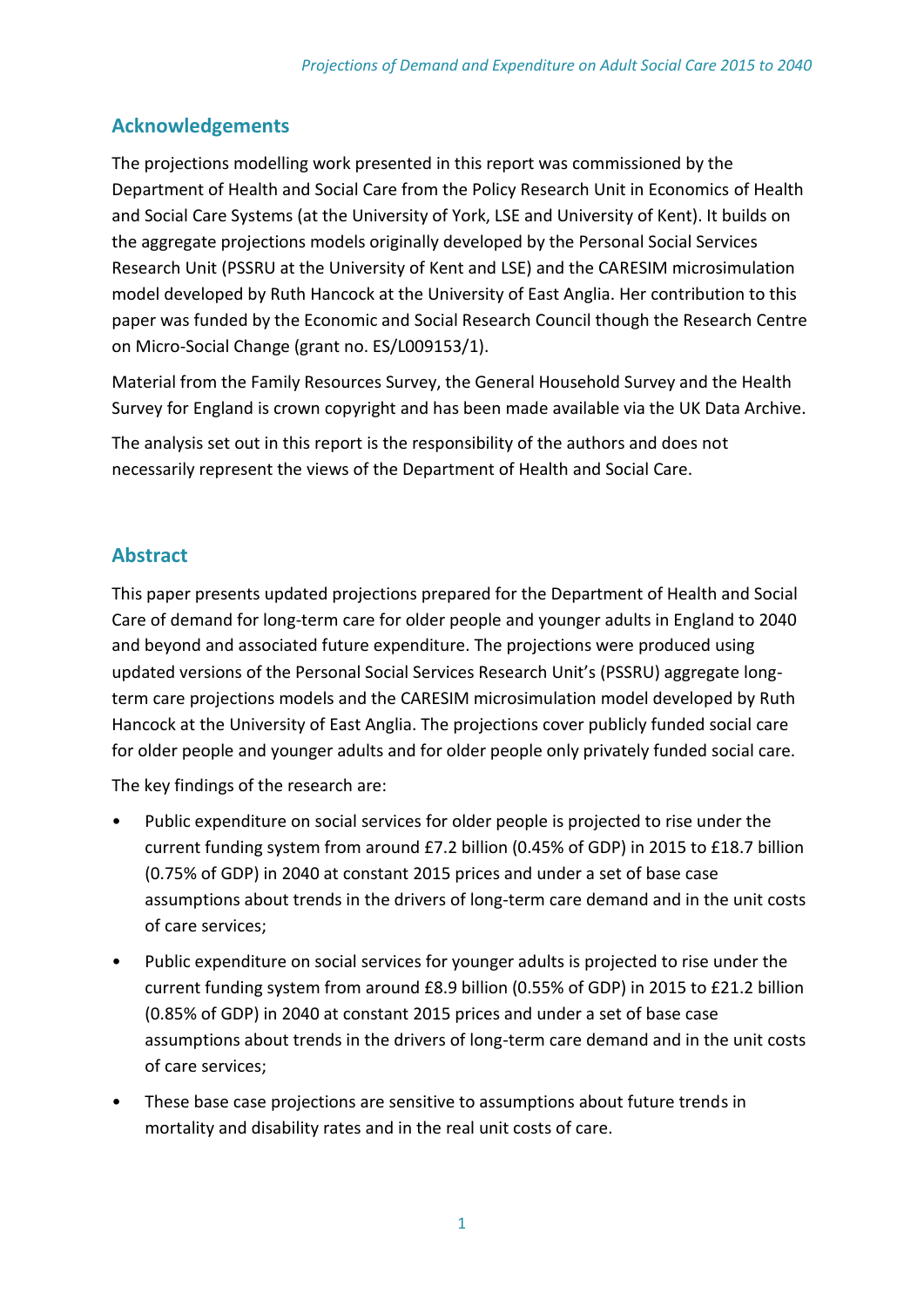These findings need to be treated with some caution. They are based on a set of assumptions about future socio-economic and demographic trends. They relate to current patterns of care and the current funding system and do not take account of any of the funding reforms which have been proposed in recent years and on which the government plans to publish a Green Paper in summer 2018. They do not allow for the potential impact of rising expectations or other behavioural changes.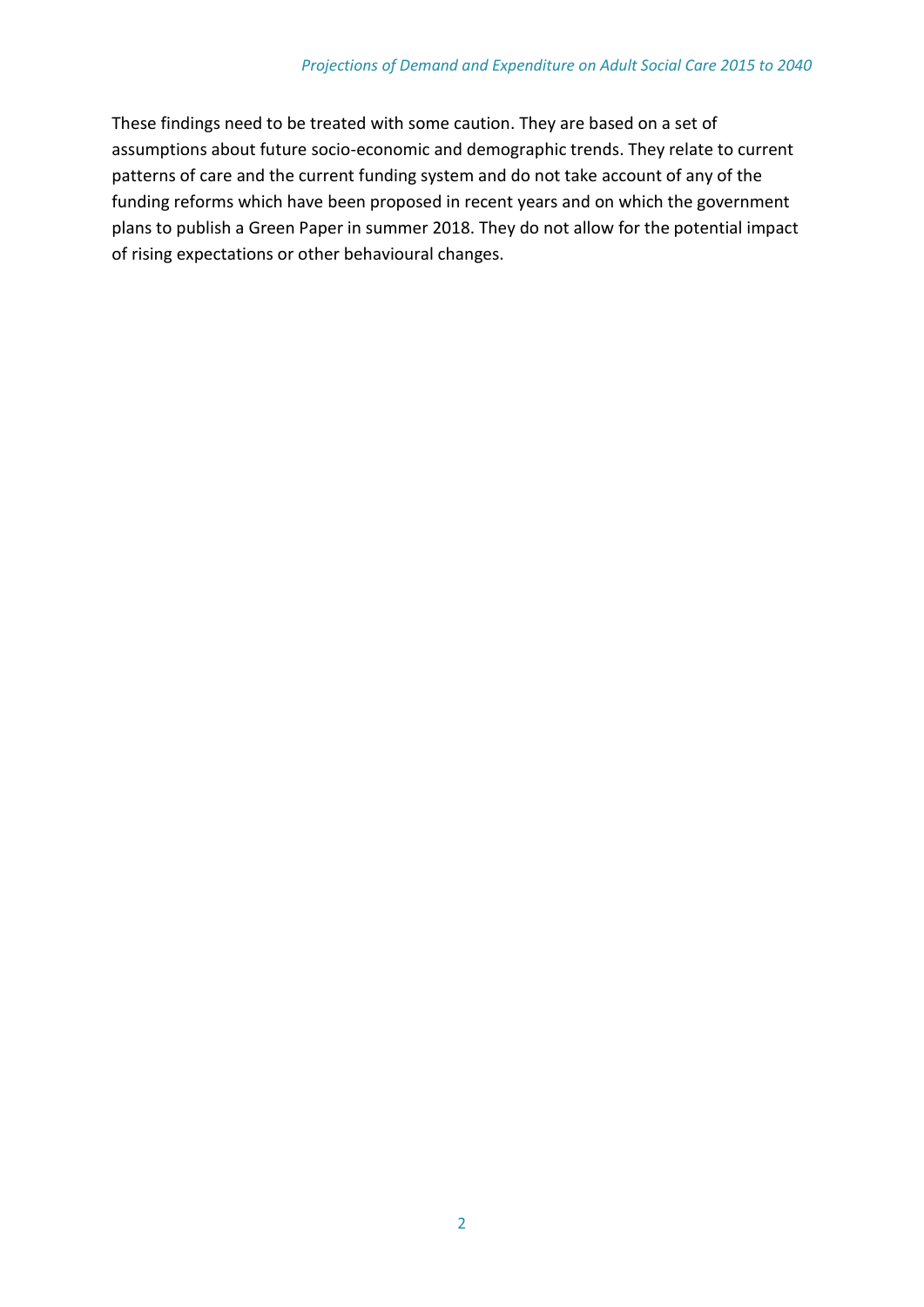## **Projections of Demand and Expenditure on Adult Social Care 2015 to 2040**

## **Introduction**

This paper presents updated projections of demand for social care for older people (aged 65 and over) and younger adults (aged 18 to 64) in England to 2040 and associated future expenditure. They cover publicly funded social care for both age groups and privately funded social care for older people. They cover both community-based services and residential care.

The projections were produced using updated versions of the Personal Social Services Research Unit's (PSSRU) aggregate long-term care projections models and of the CARESIM microsimulation model developed by Ruth Hancock at the University of East Anglia. The versions of the models used here have a base year of 2015 but incorporate the latest Office for National Statistics (ONS 2017) official population projections, data on number of service users and on local authority expenditure on social care (NHS Digital 2017) and Office for Budget Responsibility (OBR 2018) economic assumptions that were available in April 2018. This version of the paper differs from the version published in June 2018 solely in terms of the inclusion of variant scenarios for projected numbers of adults with leaning disability.

## **Description of the PSSRU long-term care projections models**

The PSSRU long-term care projections models aim to make projections of four key variables: the future numbers of disabled older people and younger adults, the likely level of demand for long-term care services and disability benefits, the costs associated with meeting this demand and the social care workforce required<sup>1</sup>. The models – one for older people and one for younger adult groups - are cell-based (macro-simulation models) and take the form of Excel spread-sheets.

The models do not make forecasts about the future. They make projections on the basis of specific assumptions about trends in such variables as future mortality rates and disability rates. The approach involves simulating the impact on demand for care and support of specified changes in demand drivers or specified changes in policy. It does not involve forecasting future policies or future patterns of care. This means that the projections reported in this paper should be treated as indications of likely future expenditures on care and support if policies are unchanged and drivers of demand follow the specified trends. They are not forecasts: in practice not only may drivers of demand not follow the assumptions but policies may change. Since the purpose of the projections is to inform policy development it would not be helpful to take account of views about possible policy changes.

1

<sup>&</sup>lt;sup>1</sup> Workforce projections are not presented in this report.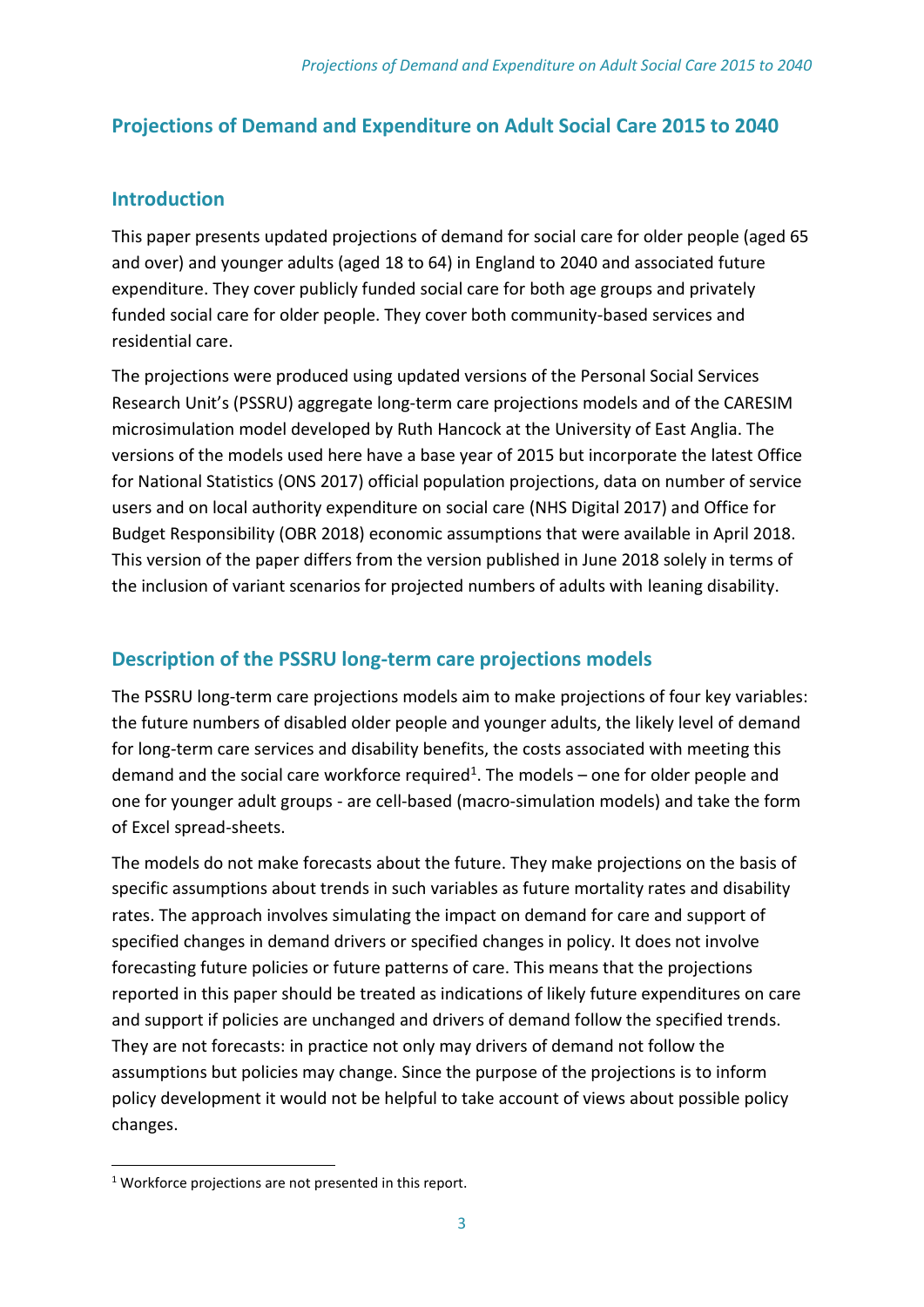The models are updated regularly as new data become available, in particular population projections, data on numbers of people in care homes and numbers of users of home care services, data on social care expenditure and estimates of the unit costs of care. The version of the models that have been used to make the projections in this paper utilises official 2016-based population (ONS 2017) and 2008-based marital status projections (ONS 2010), data from the Health Survey for England for 2011 to 2014, the 2005 PSSRU survey of older care home admissions (Darton et al. 2006), March 2017 data on residential care and homebased care, expenditure data for 2016/17 and unit costs adjusted to 2015/16 prices (NHS Digital 2017). Data and methods are discussed further in the Annex.

## **Description of the CARESIM long-term care model**

CARESIM is a microsimulation model which uses a sample of people aged 65+ living in England from the UK Family Resources Survey (FRS) to simulate how much sample members would need to contribute to the costs of their care, should they need care, under the current or variant funding systems. A description of the CARESIM model is presented in Adams et al (2016).

The CARESIM model produces projected trends in:

- The proportion of older people by age group, gender and household composition who own their home,
- The proportion of older service users, by type of care package, who are required to fund their own care privately under the provisions of the current means test,
- The proportion of the gross weekly costs of publicly funded care, by type of care package, which older service users are required to meet in user charges.

To produce these last two sets of proportions, projections of the number and characteristics (age, gender, marital status, home-ownership and educational level) of older service users from the PSSRU model are used as weights so that the FRS sample of people aged 65+ is rendered representative of the projected population of older service users.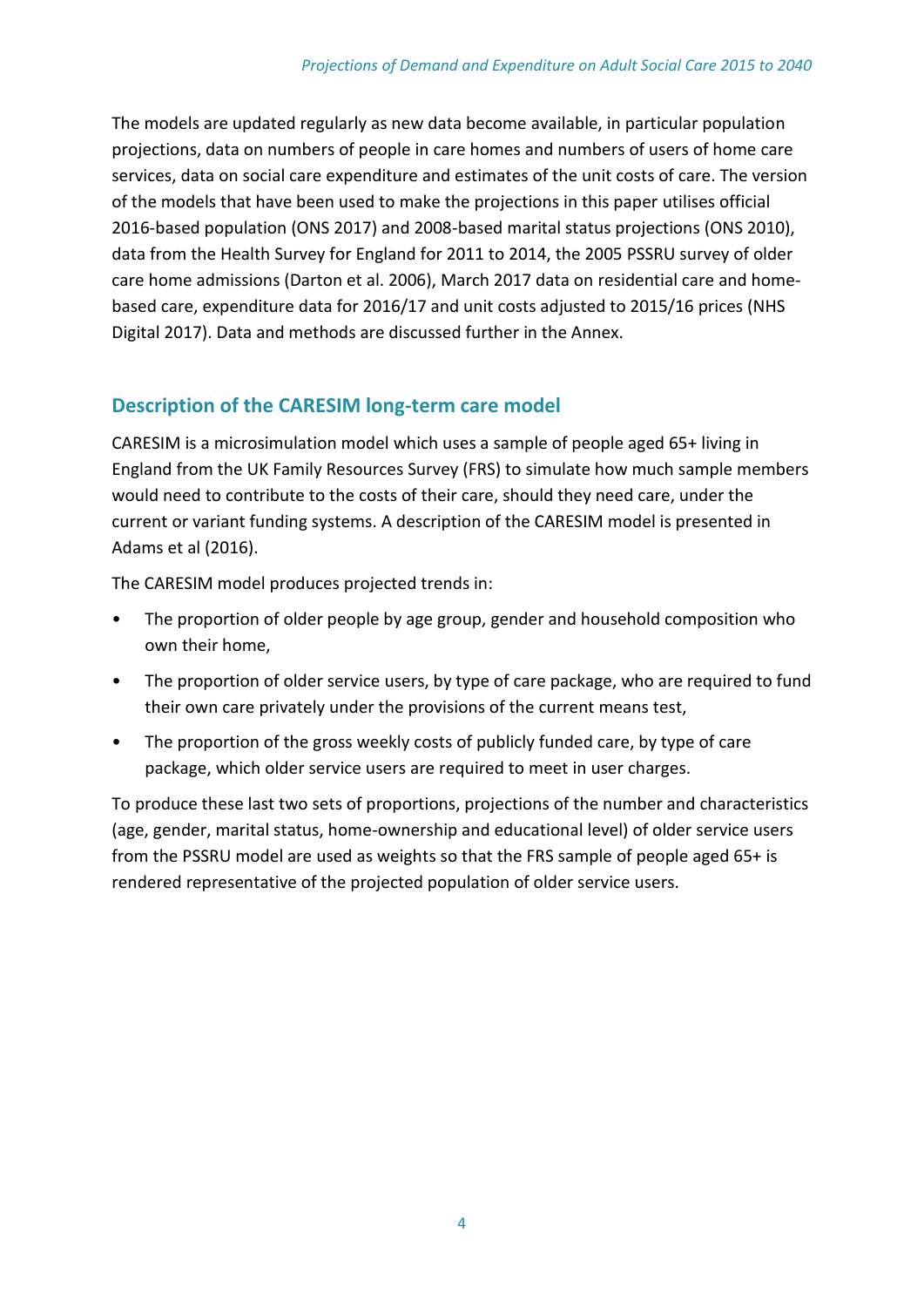**Box 1: Key assumptions of the base case of the PSSRU model**

- The number of people by age and gender changes in line with the Office for National Statistics (ONS) 2016-based principal population projections.
- Marital status rates change in line with GAD 2008-based marital status and cohabitation projections to 2035 except that they remain constant for people with learning disability.
- There is a constant ratio of single people living alone to single people living with their children or with others and of married people living with partner only to married people living with partner and others.
- Prevalence rates of disability in old age by age group (65-69, 70-74, 75-79, 80-84, 85+) and gender remain unchanged, as reported in the Health Survey for England 2011 to 2014.
- Prevalence rates of learning disability by age and gender and of physical disability at ages 18 to 30 change in line with projections to 2030 by Emerson and Hatton (2012) ; and prevalence rates of physical disability at ages 31 to 64 and of mental health needs remain constant by age and gender.
- Home-ownership rates for older people, as reported in the 2010/11 Family Resources
- Survey (FRS), change in line with projections produced by the CARESIM model.
- The proportions of people receiving unpaid care, formal community care services, residential care services and disability benefits remain constant for each sub-group by age, disability and other needs-related characteristics.
- The proportion of older care recipients whose care is privately funded varies in line with projections from the CARESIM model.
- The proportion of the costs of publicly funded care met by older service users through user charges also changes in line with projections from the CARESIM model.
- Health and social care unit costs rise in real terms in line with Office for Budget Responsibility (OBR 2018) assumptions for future trends in productivity, with an uplift for the years to 2020 to take account of the planned rises in the national living wage (except that non-labour non-capital costs remain constant in real terms).
- Real Gross Domestic Product rises in line with Office for Budgetary Responsibility projections (OBR 2018).
- The supply of formal care will adjust to match demand and demand will be no more constrained by supply in the future than in the base year.

## **Base case assumptions**

The models produce projections on the basis of specific assumptions about future trends in the key drivers of demand for long-term care. The main assumptions used in the base case are summarised in box 1 below. The base case projections take account of expected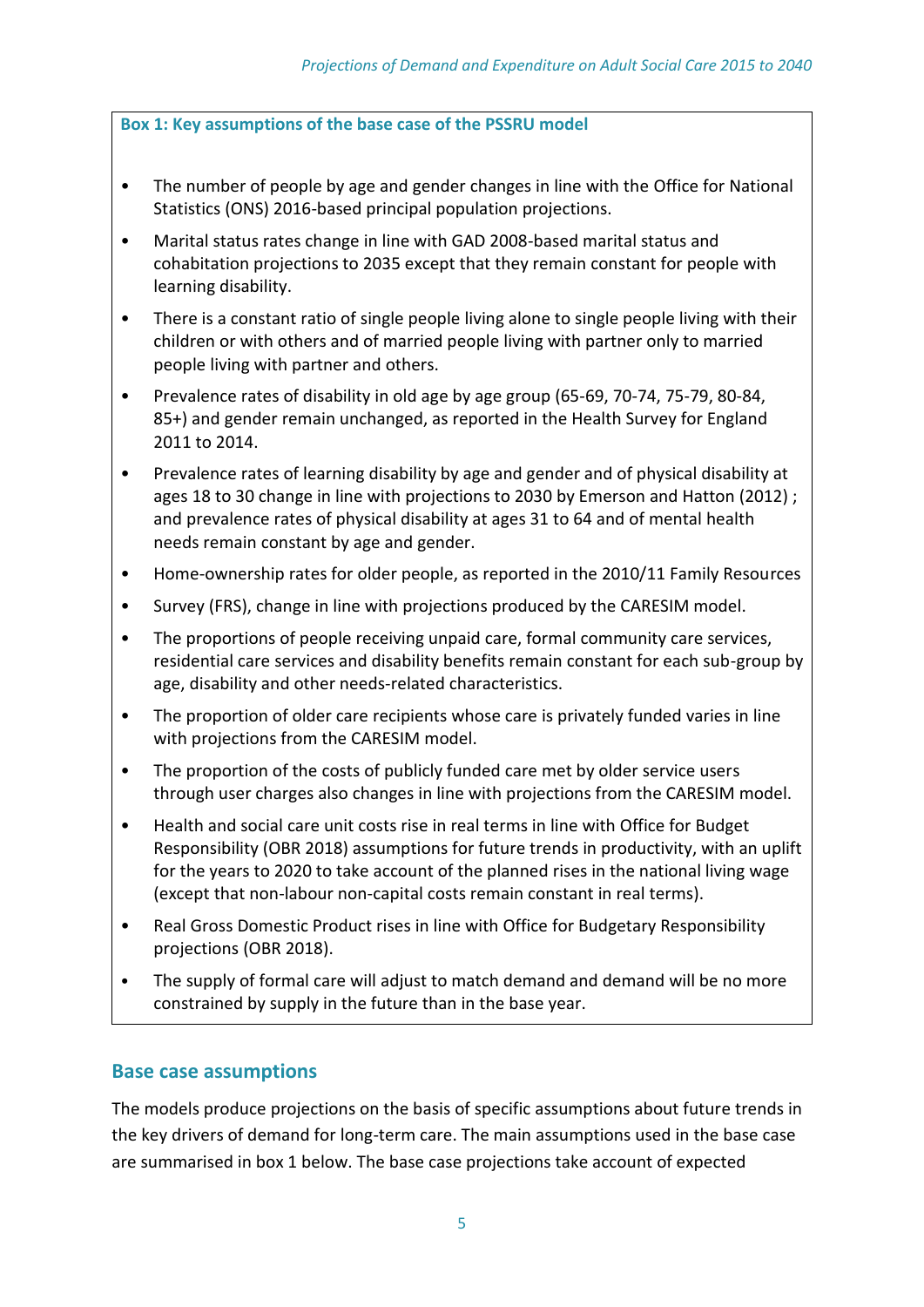changes in factors exogenous to long-term care policy, such as demographic trends. They hold constant factors endogenous to long-term care policy, such as patterns of care and the funding system. The base case is used as a point of comparison when the assumptions of the model are subsequently varied in alternative scenarios.

There is ample scope to debate these base case assumptions. It could be argued for example that mortality rates in old age will fall more rapidly than official projections, disability rates may rise (or fall), the supply of unpaid care by adult children may not rise in line with needs, the supply of residential care may not rise in line with severe disability and/or average earnings in the care sector may rise by more than 2% per year in real terms from 2030. We have conducted a wide range of sensitivity analyses on these issues in this and previous studies – see for example Wittenberg et al. (2006, 2011). The Department of Health and Social Care requested sensitivity analyses specifically on variant population projections, trends in disability and trends in the real unit costs of care as reported below.

## **Projections for older people under base case assumptions**

The ONS 2016-based principal population projections for England project that the overall older population of England aged 65 and over will rise from 9.7 million in 2015 to 14.9 in 2040 (rise of 54%) and to 17.4 million in 2070 (rise of 79%). The population aged 85 and over is projected to rise much more rapidly, from 1.3 million in 2015 to 2.7 million in 2040 (rise of 109%) and to 4.6 million in 2070 (rise of 256%).

Under the base case assumptions, the numbers of disabled older people, defined as those unable to perform at least one instrumental activity of daily living (IADL) or having difficulty with performing or inability to perform without help at least one activity of daily living (ADL), would rise by 67% between 2015 and 2040 and by 116% between 2015 and 2070, from 3.5 million to 5.9 million in 2040 and 7.6 million in 2070. The number of older people with more severe disability, that is, unable to perform without help (or at all) one or more ADL tasks, would increase by 69% between 2015 and 2040 and 124% between 2015 and 2070, from 1.7 million in 2015 to 3.0 million in 2040 and 3.9 million in 2070 (Figure 1).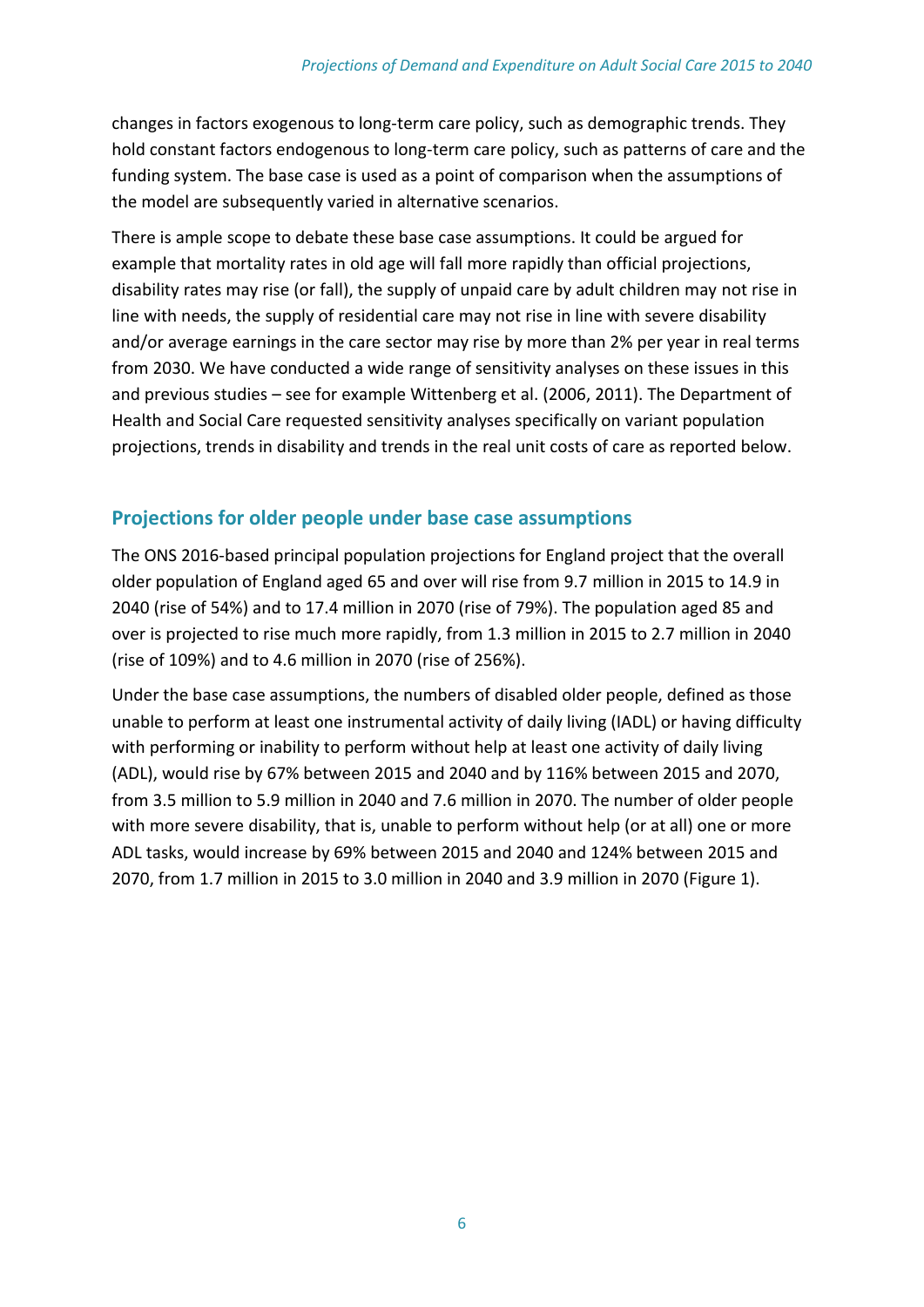

**Figure 1: Projected number of disabled older people (millions) in England 2015-2040**

The numbers of disabled older people in households receiving unpaid care are projected to increase by 116%, from 2.1 million in 2015 to 3.5 million in 2040 and 4.5 million in 2070. The numbers of disabled older people receiving care from a spouse or partner are projected to increase faster than the numbers receiving care from an adult child, under base case assumptions. Yet care by children will still need to increase by over 60% over the next 25 years and 107% over the next 55 years, if the proportion of disabled older people (by age, gender and marital status) receiving care from their children is to remain the same as it is today. Whether the supply of care by children will actually rise in line with need is very uncertain (Pickard et al. 2007, 2012).

The number of older users of local authority funded home care services or direct payments is projected to rise from 249,000 in 2015 to 466,000 in 2040 (an increase of 87%) and 640,000 in 2070 (an increase of 157%), to keep pace with demographic pressures (Table 1). The number of users of privately funded home care is projected to rise less rapidly, by 65% between 2015 and 2040 and by 130% between 2015 and 2070. The reason that the proportion of home care users who are publicly funded is projected to rise is that under our base case assumptions the cost of home care rises faster than the incomes of older people.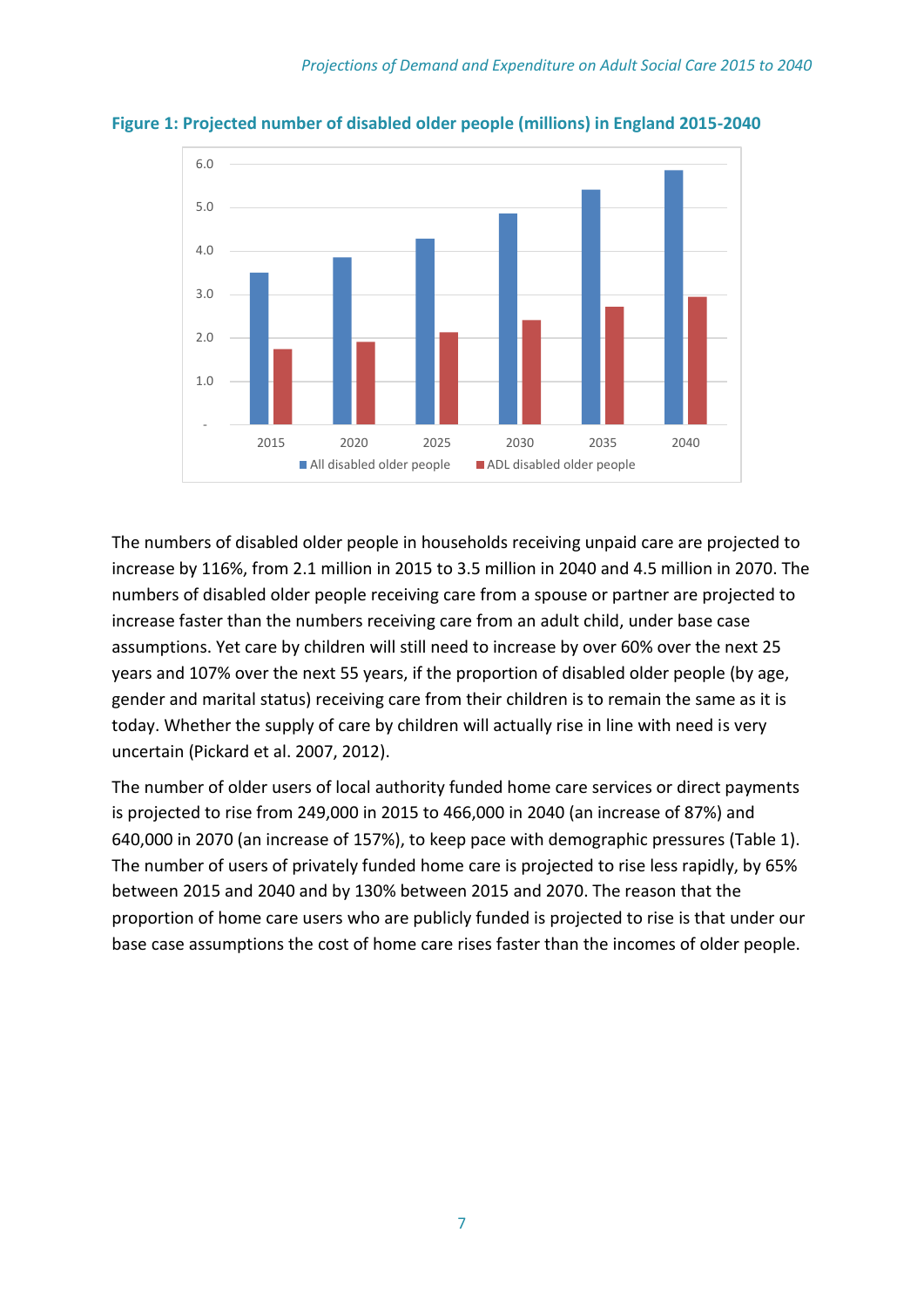|                                   | 2015 | 2020 | 2025 | 2030 | 2035 | 2040 | Change % |
|-----------------------------------|------|------|------|------|------|------|----------|
| <b>Community care</b>             |      |      |      |      |      |      |          |
| Direct payments                   | 43   | 48   | 54   | 62   | 70   | 76   | 77%      |
| Publicly funded care              | 206  | 214  | 249  | 299  | 355  | 390  | 89%      |
| Privately funded care             | 101  | 126  | 135  | 144  | 152  | 167  | 65%      |
| <b>Residential care</b>           |      |      |      |      |      |      |          |
| <b>Publicly funded residents</b>  | 157  | 167  | 187  | 202  | 238  | 262  | 67%      |
| <b>Privately funded Residents</b> | 150  | 163  | 182  | 221  | 255  | 280  | 87%      |
| <b>Total</b>                      | 657  | 718  | 807  | 928  | 1070 | 1175 | 79%      |

#### **Table 1: Projected number of older service users (thousands) in England 2015-2040**

The number of older people in local authority funded residential care will need to rise by 67%, from 157,000 in 2015 to 262,000 in 2040 to keep pace with demographic changes. The number of privately funded residents is projected to rise by 87% over this period (Table 2). The main reason for this difference is the projected rise in the proportion of older people who own their own home and so are generally not eligible for local authority support.

Public expenditure on social services for older people, net of user charges, is projected to rise by 159% under the current funding system from around £7.2 billion (0.4% of GDP) in 2015 to £18.7 billion (0.7% of GDP) in 2040 at constant 2015 prices (Table 3). Public expenditure on community-based care is projected to rise more rapidly than public expenditure on residential care (180% as against 142%) over the period 2015 to 2040 (Table 4).

Private expenditure is projected to rise from £6.3 billion in 2015 to £16.5 billion in 2040, an increase of 163%. Total expenditure on social services for older people is projected to rise by 166%, from £15.7 billion (0.8% of GDP) in 2015 to £41.7 billion (1.4% of GDP) in 2040 at constant 2015 prices. It should be noted that the figures for private expenditure are estimates drawn from various sources on the numbers of privately funded care home residents, the numbers of privately funded home care users and the weekly costs of privately funded care. This means that the projections for private expenditure should be treated with caution.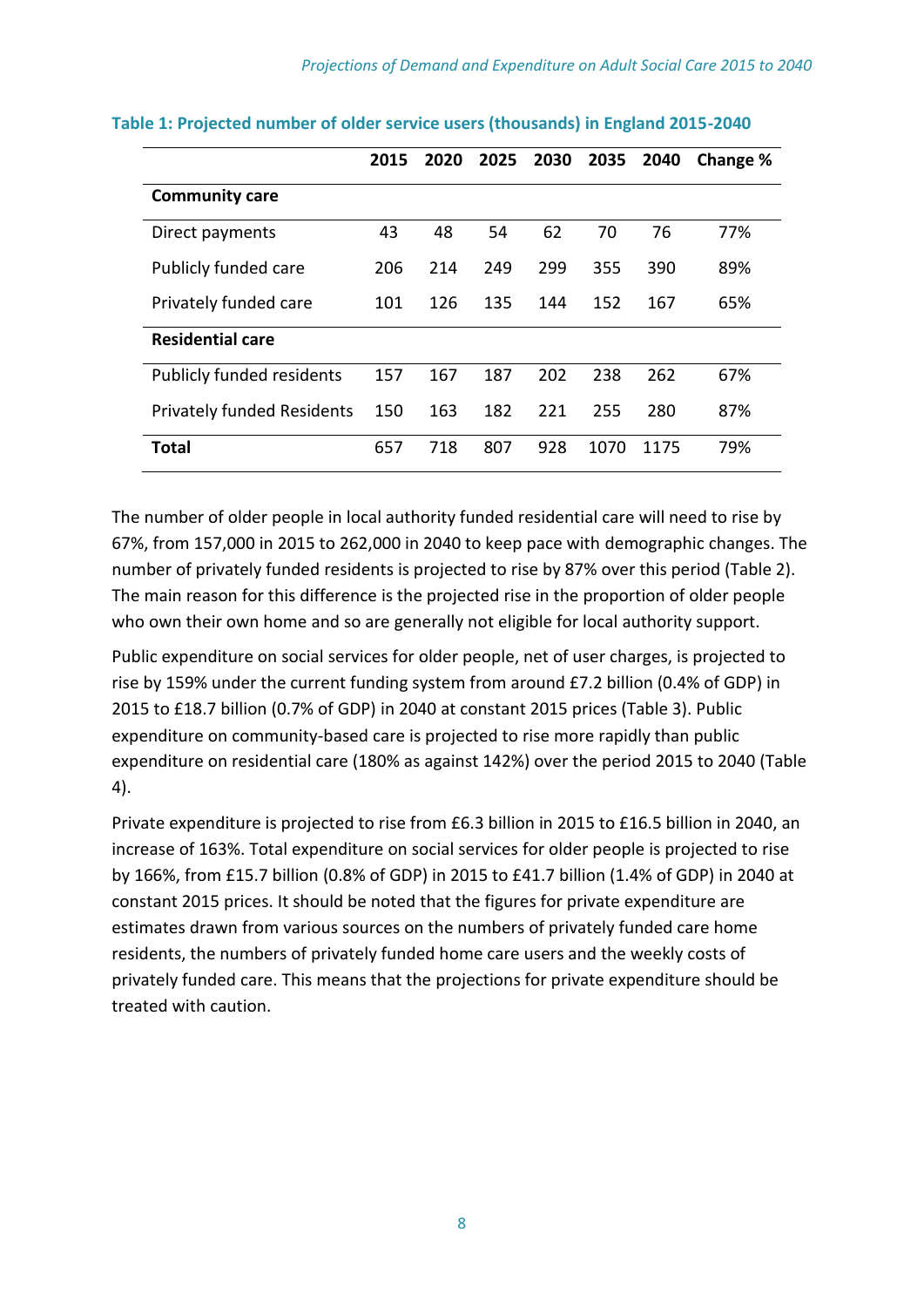|                                 |         | 2015 2020 2025 |      | 2030           | 2035 |      | <b>2040</b> Change % |
|---------------------------------|---------|----------------|------|----------------|------|------|----------------------|
| Social services net expenditure | 7.2     | 8.5            |      | 10.2 12.2 15.6 |      | 18.7 | 159%                 |
| <b>User charges</b>             | 2.2     | 2.8            | 3.4  | 4.1            | 5.3  | 6.3  | 192%                 |
| <b>Private expenditure</b>      | 6.3     | 73             | 8.6  | 11.0           | 13.7 | 16.5 | 163%                 |
| <b>Total</b>                    | 15.7    | 18.8           | 22.3 | 27.5           | 34.7 | 41.7 | 166%                 |
| <b>Total as % GDP</b>           | $0.8\%$ | $0.9\%$        | 1.0% | $1.1\%$        | 1.3% | 1.4% | 63%                  |

#### **Table 2: Projected expenditure on social care for older people, 2015-2040, £billion at 2015/6 prices**

**Table 3: Projected local authority net expenditure on social care for older people, 2015- 2040, £billion at 2015/6 prices**

|                          | 2015 | 2020 | 2025 | 2030 | 2035 | 2040 | Change % |
|--------------------------|------|------|------|------|------|------|----------|
| <b>Community care</b>    | 2.2  | 2.5  | 3.1  | 3.9  | 5.1  | 6.2  | 180%     |
| <b>Residential care</b>  | 2.8  | 3.4  | 3.9  | 4.5  | 5.6  | 6.7  | 142%     |
| <b>Other expenditure</b> | 2.2  | 2.6  | 3.2  | 3.8  | 4.9  | 5.8  | 161%     |
| Total                    | 7.2  | 8.5  | 10.2 | 12.2 | 15.6 | 18.7 | 159%     |
| <b>Total as % GDP</b>    | 0.4% | 0.5% | 0.5% | 0.6% | 0.7% | 0.7% | 59%      |

## **Projections for younger adults under base case assumptions**

According to ONS 2016-based principal population projections for England, the number of people aged 18 to 64 will rise by 3.0% between 2015 and 2040, from 33.4 million in 2015 to 34.6 million in 2040. The numbers of social care services users with learning disability aged 18 to 64 or with physical disability aged 18 to 30 are projected to change in line with the trends in the central scenario reported by Emerson *et al*. (2012). This scenario assumes that, for younger adults with learning disability or physical disability, all of those with critical need or substantial need and 50% of those with moderate need use social care services. The numbers of service recipients with physical disabilities aged 31 to 64 and the numbers with mental health difficulties aged 18 to 64 are projected to change in line with changes in the overall population.

The numbers of learning disabled users of local authority home care services or direct payments are projected to rise by 72.5% between 2015 and 2040 and 115.3% between 2015 and 2070, from 94,000 in 2015 to 162,000 in 2040 and 203,000 in 2070 (Table 4). This is in line with trends in the central scenario in Emerson et al (2012). The numbers of physically disabled users of local authority home care services or direct payment would need to rise by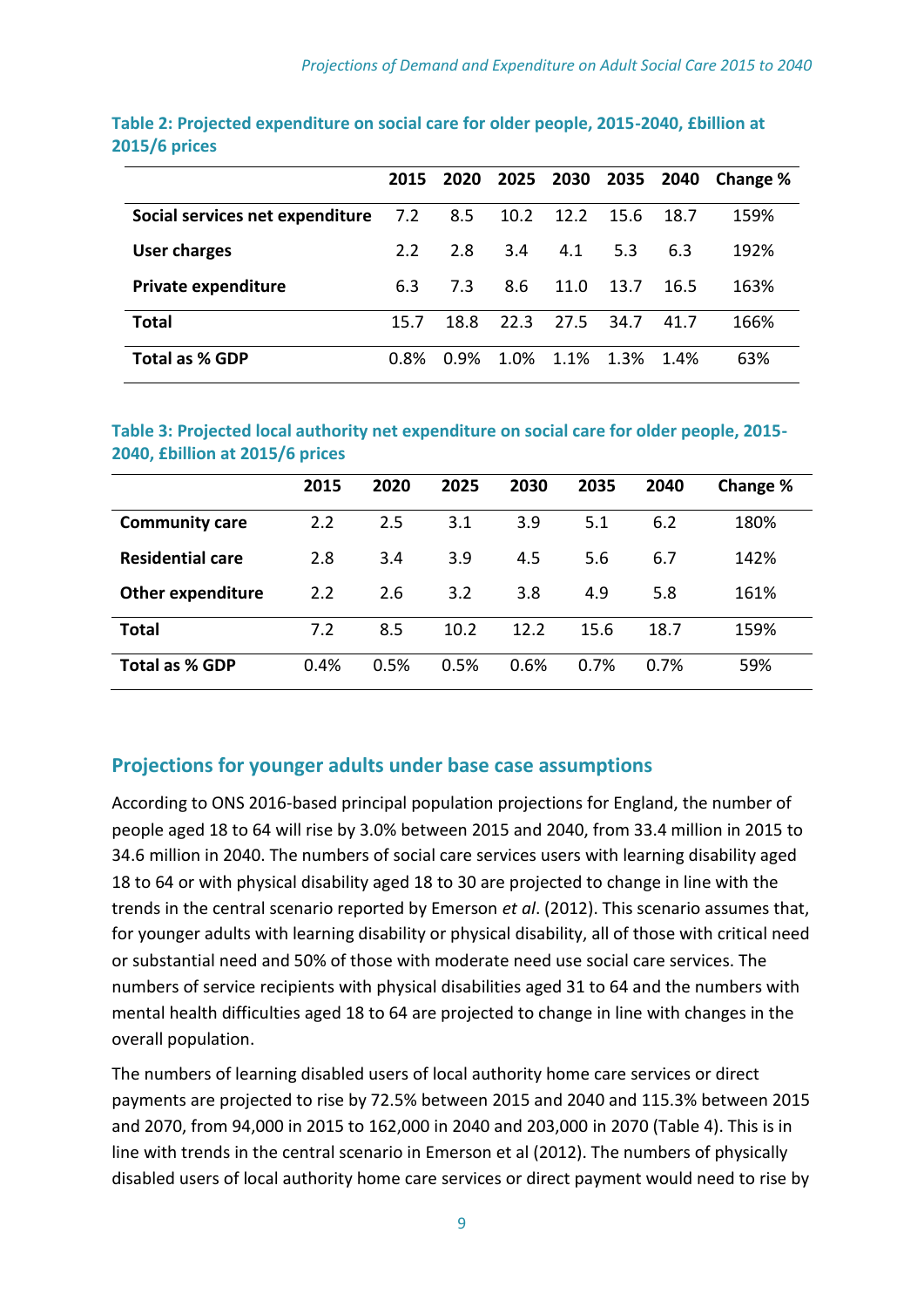29.4% between 2015 and 2040 and 35.0% between 2015 and 2070, from 68,000 in 2015 to 88,000 in 2040 and 92,000 in 2070. The numbers of users of home care services and direct payment with mental health difficulties would need to rise by 4.7% between 2015 and 2040 and 10.7% between 2015 and 2070, from 38,000 in 2015 to 39,000 in 2040 and 42,000 in 2070.

The number of learning disabled younger adults in local authority funded residential care is projected to rise by 72.5% between 2015 and 2040 and 115.3% between 2015 and 2070, from 50,000 in 2015 to 86,000 in 2040 and 86,000 (Table 4). This is line with trends projected by Emerson et al (2012). The number of physically disabled younger adults in local authority funded residential care would need to rise by 26% between 2015 and 2040 and 34% between 2015 and 2070, from 7,400 in 2015 to 9,300 in 2040 and 9,900 in 2070. The number of younger adults with mental health needs in supported residential and nursing care is projected to decrease by 6.9% between 2015 and 2040 and decrease by 0.5% between 2015 and 2070, from 8,900 in 2015 to 8,200 in 2040 and 8,800 in 2070. The reason for this decrease is that the number of care home residents with mental health needs fell substantially between March 2016 and March 2017.

Public expenditure on social care services for younger adults, net of user charges, is projected to rise by 133%, from around £8.9 billion (0.55% of GDP) in 2015 to £21.2 billion (0.85% of GDP) in 2040 at constant 2015 prices (Table 3). Public expenditure on communitybased care is projected to rise by 133%, from £3.6 in 2015 to £8.3 million in 2040. Public expenditure on residential care is projected to rise by 134%, from £2.5 in 2015 to £5.9 million in 2040.

|                                              | 2015 | 2020 | 2025 | 2030 | 2035 | 2040 | Change % |
|----------------------------------------------|------|------|------|------|------|------|----------|
| <b>Learning Disability support</b>           |      |      |      |      |      |      |          |
| Publicly funded home care                    | 57.8 | 65.8 | 73.6 | 82.6 | 91.4 | 99.7 | 72.5%    |
| Direct payment                               | 36.5 | 41.5 | 46.5 | 52.1 | 57.7 | 62.9 | 72.5%    |
| Residential care                             | 49.8 | 56.6 | 63.4 | 71.1 | 78.7 | 85.8 | 72.5%    |
| Physical support (including sensory support) |      |      |      |      |      |      |          |
| Publicly funded home care                    | 31.3 | 38.9 | 41.3 | 41.3 | 41.1 | 41.3 | 32.1%    |
| Direct payment                               | 36.5 | 42.0 | 45.3 | 45.6 | 46.1 | 46.4 | 27.1%    |
| Residential care                             | 7.4  | 8.9  | 9.4  | 9.4  | 9.3  | 9.3  | 26.0%    |
| <b>Mental health support</b>                 |      |      |      |      |      |      |          |

**Table 4: Projected number of younger adults receiving social care services (thousands) by user groups in England 2015-2040**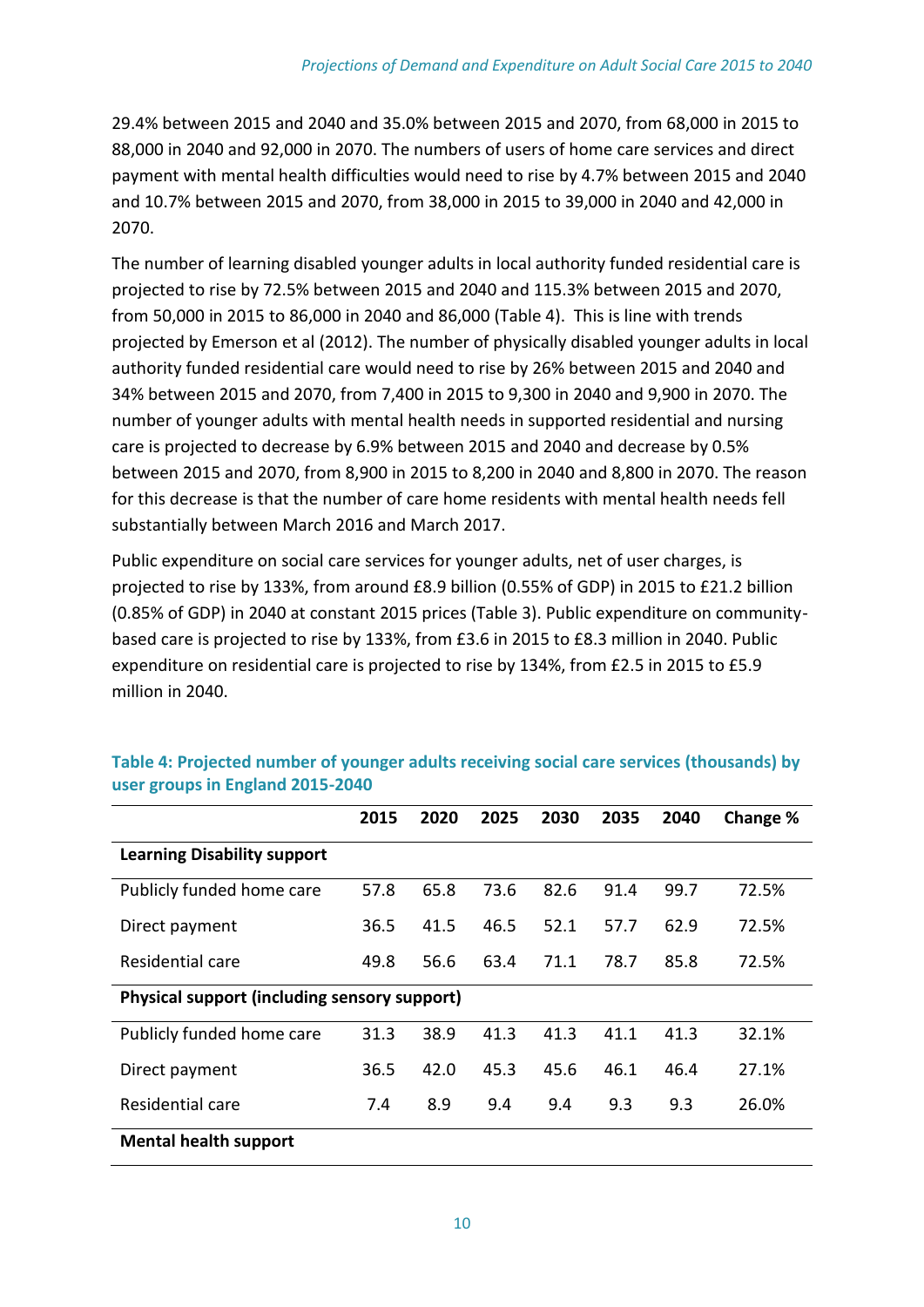| Publicly funded home care |     |     |     | 28.7 31.2 31.8 31.6 31.1 31.2 |     |     | 8.7%     |
|---------------------------|-----|-----|-----|-------------------------------|-----|-----|----------|
| Direct payment            | 9.0 | 8.3 | 8.4 | 8.4                           | 8.2 | 8.3 | $-8.3\%$ |
| Residential care          | 8.9 | 8.2 | 8.5 | 8.4                           | 8.2 | 8.2 | -6.9%    |

#### **Table 5: Projected local authority net expenditure on social care for younger adults, 2015- 2040, £billion at 2015/6 prices**

|                          | 2015  | 2020  | 2025  | 2030  | 2035  | 2040  | Change % |
|--------------------------|-------|-------|-------|-------|-------|-------|----------|
| <b>Community care</b>    | 3.6   | 4.3   | 5.1   | 6.0   | 7.2   | 8.5   | 137.6%   |
| <b>Residential care</b>  | 2.5   | 3.1   | 3.6   | 4.3   | 5.1   | 6.0   | 138.8%   |
| <b>Other expenditure</b> | 2.8   | 3.4   | 4.0   | 4.8   | 5.7   | 6.7   | 138.7%   |
| <b>Total</b>             | 8.9   | 10.9  | 12.7  | 15.1  | 18.0  | 21.2  | 138.3%   |
| <b>Total as % GDP</b>    | 0.55% | 0.63% | 0.68% | 0.73% | 0.78% | 0.83% | 50.6%    |

## **Sensitivity of projections for older people to variant population projections**

We investigated the sensitivity of our projections of social care for older people to assumptions about trends in fertility, migration and mortality through use of two ONS variant population projections: the old age variant and the young age variant.

The number of ADL disabled older people is projected to rise from 1.75 million in 2015 to 3.05 million in 2040 under the old age variant or 2.80 million under the young age variant compared with 2.95 million under the base case (principal population projection) (Figure 2).

The projected number of publicly funded community care users in 2040 would be around 3.8% higher under the old age variant and 6.0% lower under the young age variant than under the base case (Table 6). The equivalent figures for publicly funded residential care are 4.6% and 7.1%, respectively. Net public expenditure on social care for older people is projected to rise between 2015 and 2040 by 168.8% under old age variant and by 142.5% under the young age variant as against 158.5% under the base case (Table 7).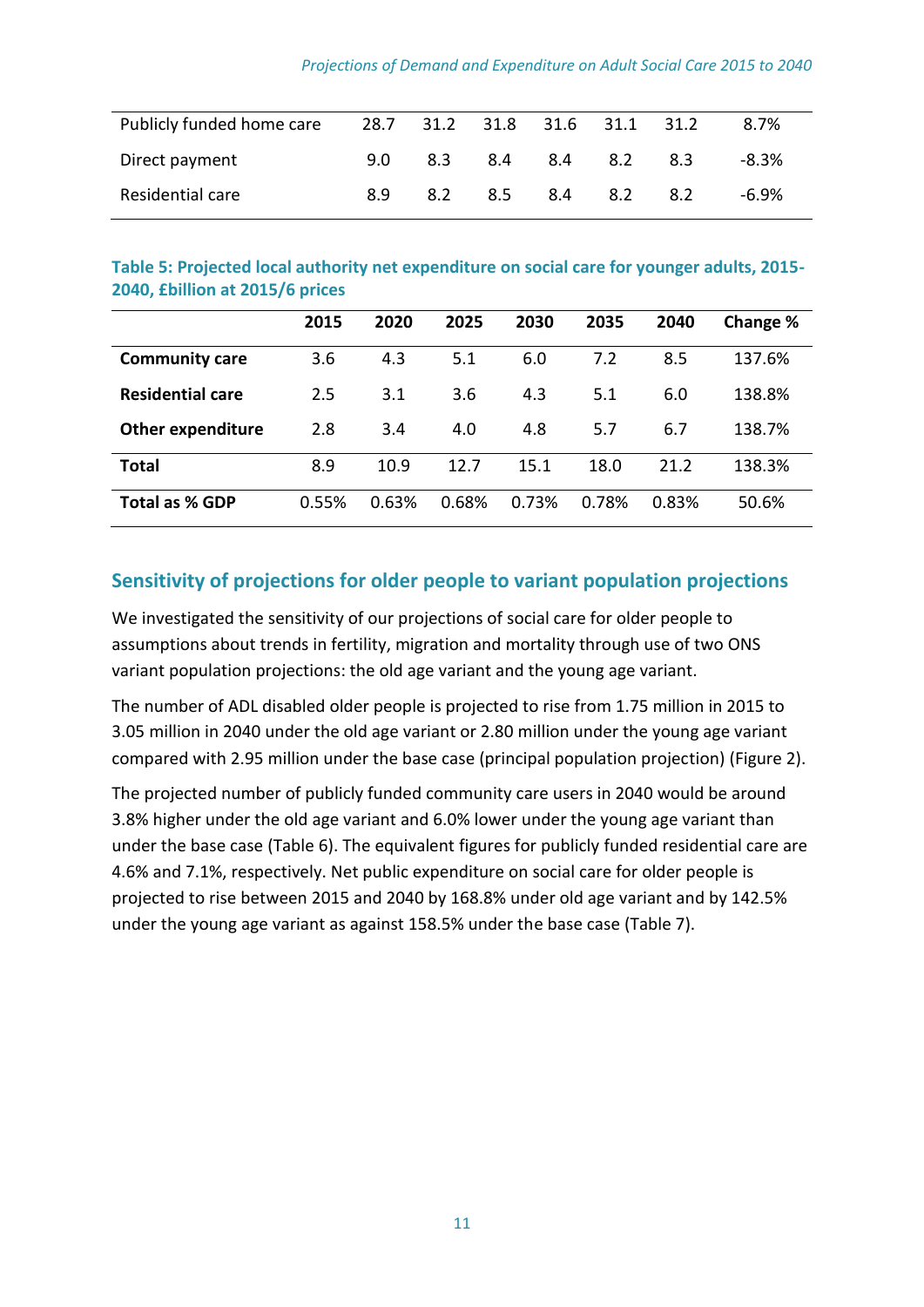

**Figure 2: Projected number of ADL disabled older people in England 2015-2040 under different population projections (in thousand persons)**

**Table 6: Projected numbers of older people using publicly funded social care, 2015-2040, England, under different assumptions on future population change (in thousand persons)**

|                                       | 2015 | 2020 | 2025 | 2030 | 2035 | 2040 | Change % |  |  |  |  |  |
|---------------------------------------|------|------|------|------|------|------|----------|--|--|--|--|--|
| <b>Publicly funded community care</b> |      |      |      |      |      |      |          |  |  |  |  |  |
| Old age                               | 206  | 215  | 252  | 304  | 364  | 405  | 97%      |  |  |  |  |  |
| Young age                             | 206  | 213  | 246  | 293  | 342  | 367  | 78%      |  |  |  |  |  |
| <b>Base</b>                           | 206  | 214  | 249  | 299  | 355  | 390  | 90%      |  |  |  |  |  |
| <b>Publicly funded care home</b>      |      |      |      |      |      |      |          |  |  |  |  |  |
| Old age                               | 157  | 168  | 189  | 206  | 246  | 274  | 75%      |  |  |  |  |  |
| Young age                             | 157  | 166  | 184  | 196  | 228  | 243  | 55%      |  |  |  |  |  |
| <b>Base</b>                           | 157  | 167  | 187  | 202  | 238  | 262  | 67%      |  |  |  |  |  |

## **Sensitivity to assumptions about trends in functional disability in old age**

There are different views about whether age-specific disability rates can be expected to rise, fall or remain broadly constant in the future (Bone *et al.* 1995, Dunnell 1995). Constant age specific disability rates may be regarded as a neutral assumption and this is our base case. Yet, if age-specific disability rates remain constant while life expectancy rises, the number of years with disability will rise as well as the number of years without disability. The numbers of disabled older people in the future will depend on the disabling diseases they suffer from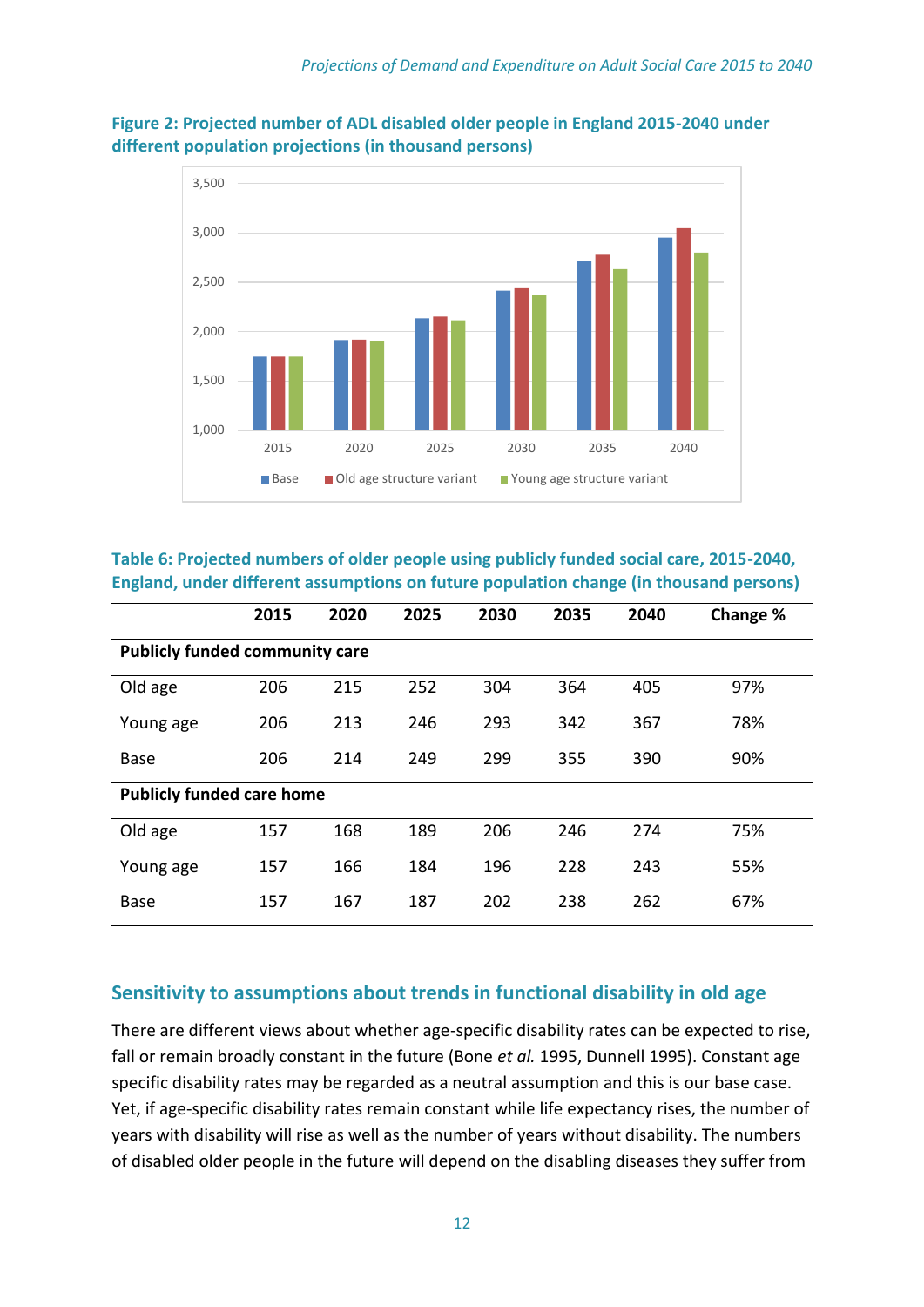and whether optimal treatments to alleviate or postpone the disablement are both available and widely diffused throughout the population in need.

|           | 2015 | 2020 | 2025 | 2030 | 2035 | 2040 | Change % |
|-----------|------|------|------|------|------|------|----------|
| Old age   | 7.2  | 8.6  | 10.3 | 12.5 | 16.0 | 19.5 | 169%     |
| Young age | 7.2  | 8.5  | 10.1 | 12.0 | 15.0 | 17.6 | 143%     |
| Base      | 7.2  | 8.5  | 10.2 | 12.2 | 15.6 | 18.7 | 159%     |

**Table 7: Projected net public expenditure on social care for older people, 2015-2040, England, under different assumptions on future population change, in £bn at constant 2015 prices**

We investigated the impact of two alternative illustrative assumptions about trends in disability rates in old age: age-specific rates rising by 0.5% (not percentage point) per year and age-specific rates falling by 0.5% per year. The number of ADL disabled older people is projected to rise from 1.75 million in 2015 to 3.33 million in 2040 under the rising rates scenario or 2.62 million under the falling rates scenario compared with 2.95 million under the base case (Figure 3).



## **Figure 3: Projected number of ADL disabled older people in England 2015-2040 under different assumptions on prevalence of disability (in thousand persons)**

To keep pace with the rise in numbers of disabled older people the numbers of users of publicly funded home care would need to rise by 111.4% between 2015 and 2040 under the rising rates scenario or by 70.3% under the falling rates scenario compared with 89.6% under the base case. For care home services, the increases necessary to meet the rising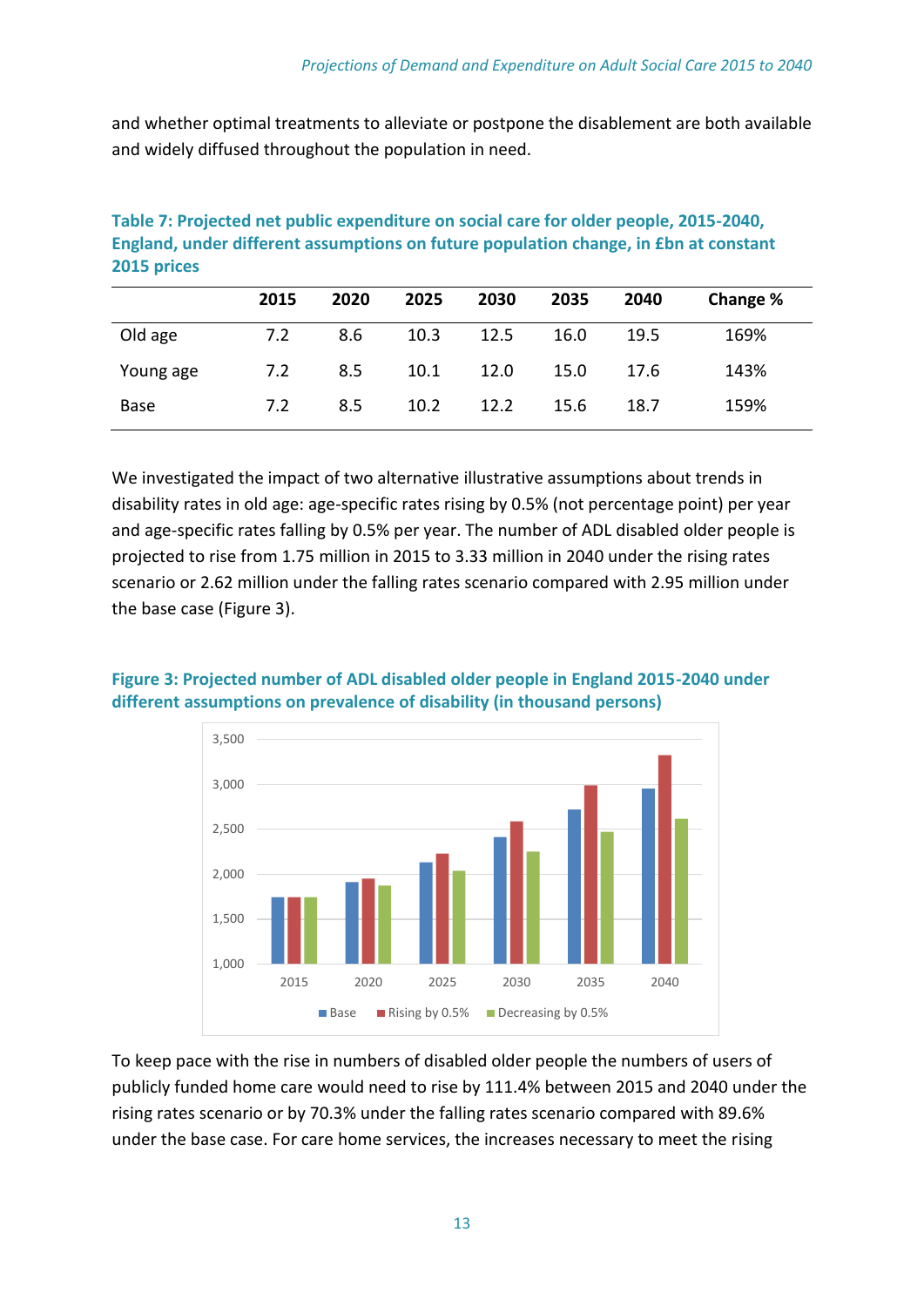numbers of disabled older people is 87.9% under the rising rates scenario, 48.2% under the falling rates scenario in comparison to 66.9% under the base case (Table 8).

As set out above, under the base case net social services expenditure on older people is projected to rise by 158.5% between 2015 and 2040, from 0.45% to 0.73% of GDP to keep pace with demographic trends and real unit costs pressures. Under the rising rates scenario, it is projected to rise by 189.1%, from 0.45% to 0.81% of GDP over the twenty-five year period. Even under the falling rates scenario it is projected to rise by 131.3%, from 0.45% of GDP in 2015 to 0.65% of GDP in 2040 (Table 9).

**Table 8: Projected number of older people using publicly funded social care, 2015-2040, England, under different assumptions on trends in prevalence of disability (in thousand persons)**

|                                       | 2015 | 2020 | 2025 | 2030 | 2035 | 2040 | Change % |  |  |
|---------------------------------------|------|------|------|------|------|------|----------|--|--|
| <b>Publicly funded community care</b> |      |      |      |      |      |      |          |  |  |
| Annual rise of 0.5%                   | 206  | 218  | 260  | 319  | 387  | 434  | 111%     |  |  |
| Annual decrease of 0.5%               | 206  | 210  | 239  | 281  | 326  | 350  | 70%      |  |  |
| <b>Base</b>                           | 206  | 214  | 249  | 299  | 355  | 390  | 90%      |  |  |
| <b>Publicly funded care home</b>      |      |      |      |      |      |      |          |  |  |
| Annual rise of 0.5%                   | 157  | 170  | 195  | 216  | 262  | 295  | 88%      |  |  |
| Annual decrease of 0.5%               | 157  | 164  | 179  | 188  | 217  | 232  | 48%      |  |  |
| <b>Base</b>                           | 157  | 167  | 187  | 202  | 238  | 262  | 67%      |  |  |

**Table 9: Projected public expenditure on social care for older people, 2015-2040, England, under different assumptions on future prevalence of disability, in £bn at constant 2015 prices**

|                         | 2015  | 2020  | 2025  | 2030  | 2035  | 2040  | Change % |
|-------------------------|-------|-------|-------|-------|-------|-------|----------|
| PSS net expenditure     |       |       |       |       |       |       |          |
| Annual rise of 0.5%     | 7.2   | 8.7   | 10.6  | 13.1  | 17.1  | 20.9  | 189%     |
| Annual decrease of 0.5% | 7.2   | 8.4   | 9.8   | 11.5  | 14.3  | 16.7  | 131%     |
| <b>Base</b>             | 7.2   | 8.5   | 10.2  | 12.2  | 15.6  | 18.7  | 159%     |
| % of GDP                |       |       |       |       |       |       |          |
| Annual rise of 0.5%     | 0.45% | 0.50% | 0.57% | 0.63% | 0.74% | 0.81% | 81%      |
| Annual decrease of 0.5% | 0.45% | 0.48% | 0.52% | 0.56% | 0.62% | 0.65% | 45%      |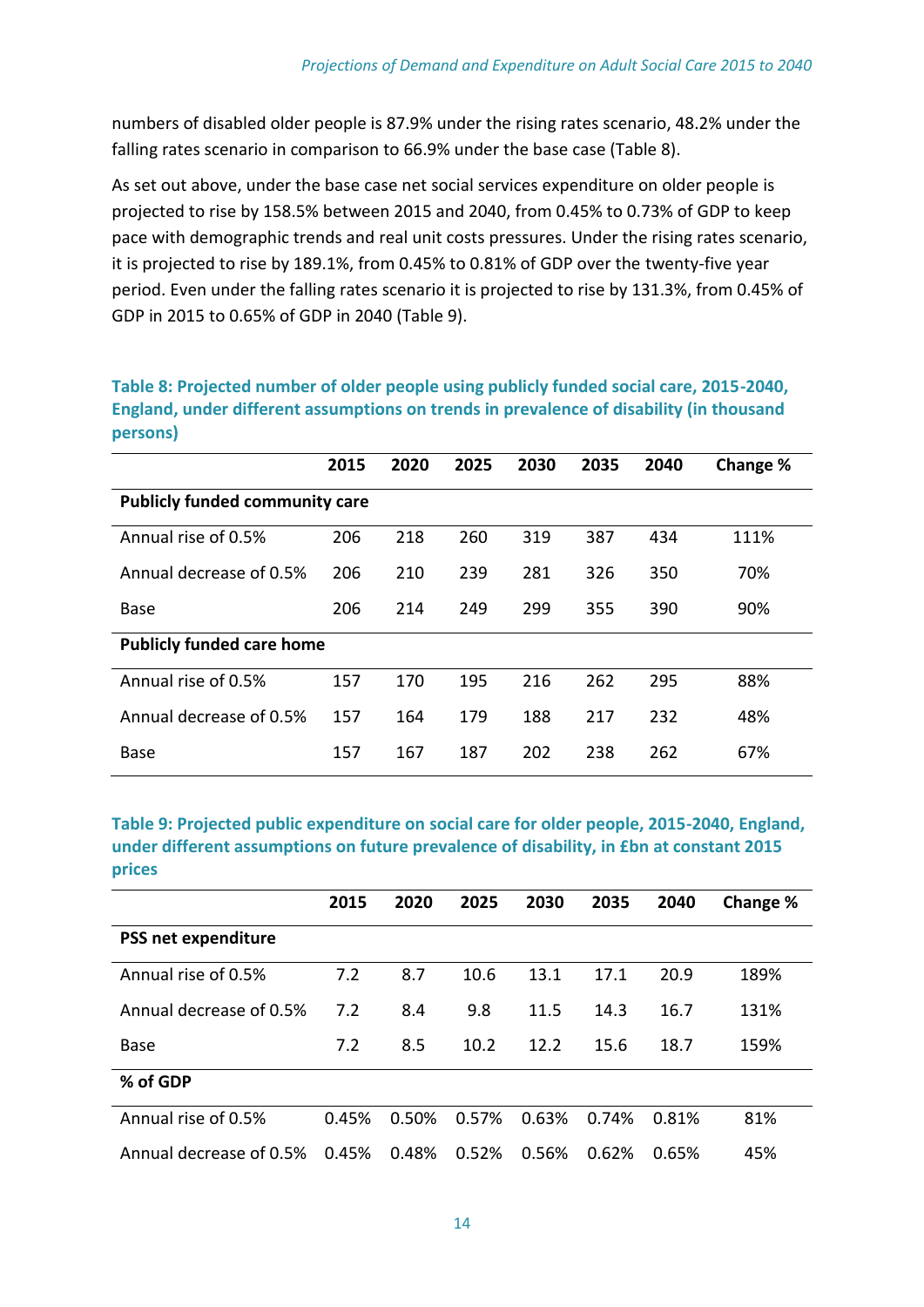Base 0.45% 0.49% 0.55% 0.59% 0.68% 0.73% 62%

#### **Future service use among younger adults with learning disability**

Emerson *et al*. (2012) reported three scenarios for future trends in service use among younger adults with learning disabilities. In the higher demand scenario, it is assumed that all those with critical, substantial or moderate need will use social care. Based on this assumption, we project that the number of publicly funded community care users will rise to 301,700 and the number of publicly funded care home residents will rise to 109,600 in 2040 (Table 10). We project that PSS net expenditure will rise to £22.4 billion (0.88% of GDP) in 2040 (Table 11). In the lower demand scenario, it is assumed that only those with critical or substantial need will use social care. Based on this assumption, we project that the number of publicly funded community care users will rise to 280,300 and the number of publicly funded care home residents will rise to 98,400 in 2040 (Table 10). We project that PSS net expenditure will rise to £20.2 billion (0.79% of GDP) in 2040 (Table 11). These can be compared with the central demand scenario (our base case) in which all those with critical or substantial need and half of those with moderate need will use social care. Under that scenario, we project that PSS net expenditure will rise to £21.2 billion (0.83% of GDP) in 2040 (Table 11).

**Table 10: Projected number of younger adults using publicly funded social care, 2015-- 2040, England, under different assumptions on use of social care by younger adults with learning disability (in thousand persons)**

|                                       | 2015  | 2020  | 2025  | 2030  | 2035  | 2040  | Change % |  |  |  |
|---------------------------------------|-------|-------|-------|-------|-------|-------|----------|--|--|--|
| <b>Publicly funded community care</b> |       |       |       |       |       |       |          |  |  |  |
| Higher demand                         | 199.8 | 229.7 | 251.1 | 268.2 | 284.9 | 301.7 | 51%      |  |  |  |
| Lower demand                          | 199.8 | 225.7 | 242.9 | 255.8 | 268.0 | 280.3 | 40%      |  |  |  |
| <b>Base</b>                           | 199.8 | 227.7 | 246.9 | 261.6 | 275.6 | 289.8 | 45%      |  |  |  |
| <b>Publicly funded care home</b>      |       |       |       |       |       |       |          |  |  |  |
| Higher demand                         | 66.1  | 74.8  | 83.5  | 92.4  | 101.0 | 109.6 | 66%      |  |  |  |
| Lower demand                          | 66.1  | 72.7  | 79.1  | 85.8  | 92.1  | 98.4  | 49%      |  |  |  |
| <b>Base</b>                           | 66.1  | 73.7  | 81.3  | 88.9  | 96.2  | 103.3 | 56%      |  |  |  |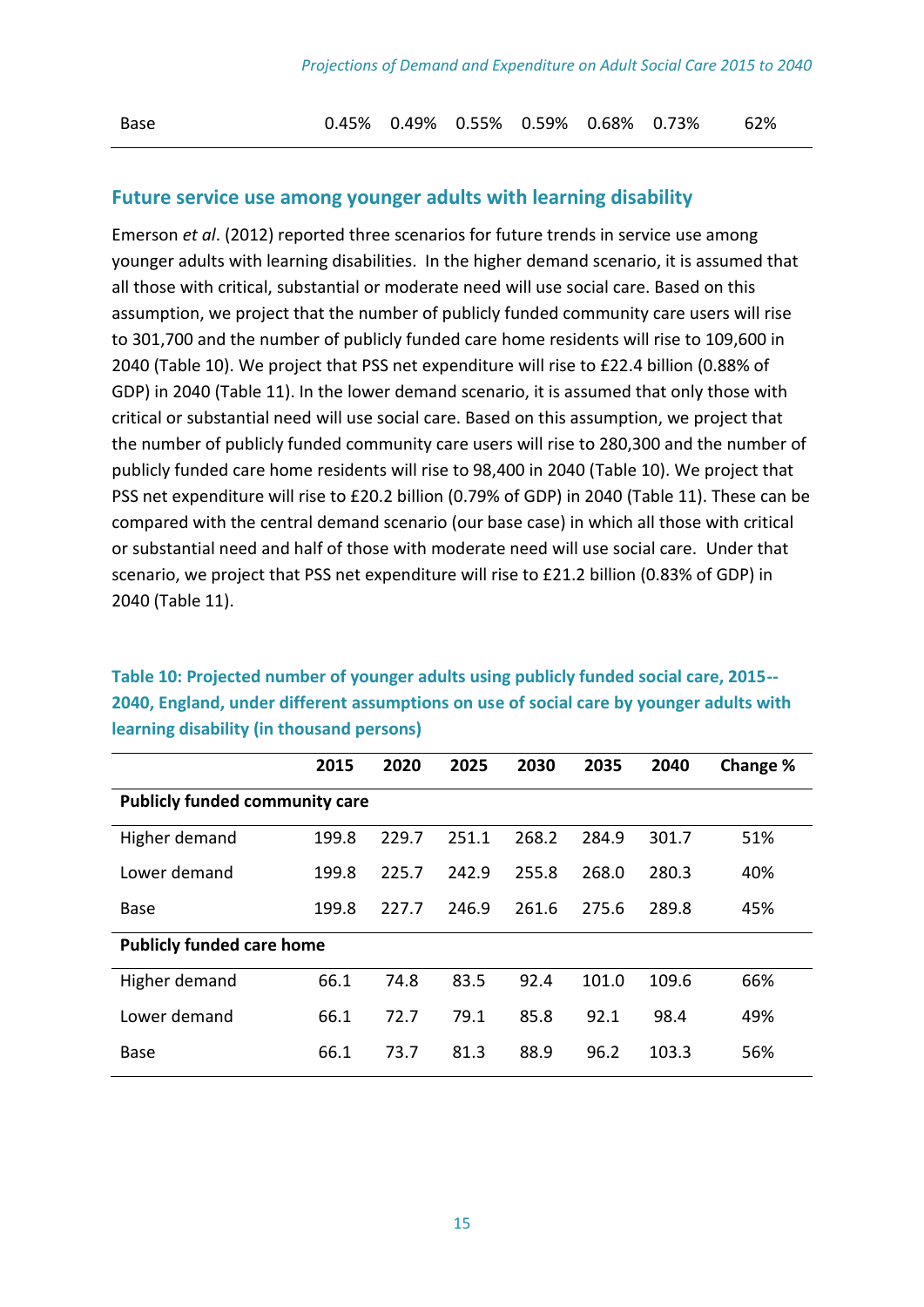|                            | 2015  | 2020  | 2025  | 2030  | 2035  | 2040  | Change % |
|----------------------------|-------|-------|-------|-------|-------|-------|----------|
| <b>PSS net expenditure</b> |       |       |       |       |       |       |          |
| Higher demand              | 8.9   | 11.0  | 13.0  | 15.7  | 18.8  | 22.4  | 152%     |
| Lower demand               | 8.9   | 10.7  | 12.4  | 14.6  | 17.2  | 20.2  | 127%     |
| Base                       | 8.9   | 10.9  | 12.7  | 15.1  | 18.0  | 21.2  | 138%     |
| % of GDP                   |       |       |       |       |       |       |          |
| Higher demand              | 0.55% | 0.64% | 0.70% | 0.76% | 0.82% | 0.88% | 59%      |
| Lower demand               | 0.55% | 0.62% | 0.66% | 0.71% | 0.75% | 0.79% | 44%      |
| <b>Base</b>                | 0.55% | 0.63% | 0.68% | 0.73% | 0.78% | 0.83% | 51%      |

**Table 11: Projected public expenditure on social care for younger adults, 2015-2040, England, under different assumptions on use of social care by younger adults with learning disability, in £bn at constant 2015 prices**

## **Sensitivity to assumptions about trends in real unit costs of care**

Since social care is highly labour intensive, the unit costs of care, such as the cost of an hour's home care, are likely to rise in line with earnings in the sector. There is scope for debate about whether earnings in the care sector will rise in line with average earnings in the economy. In view of the projected increase in demand for social care, wages in the sector may need to rise faster than average earnings to recruit and retain sufficient carers to enable supply to meet demand.

We investigated a scenario in which the unit costs of care rise by 0.5% point faster than under the base case. In this case net social services expenditure on older people is projected to rise by 188.5% between 2015 and 2040, from 0.45% to 0.81% of GDP and net social services expenditure on younger adults is projected to rise by 167.4% between 2015 and 2040, from 0.55% to 0.93% of GDP (Table 12).

## **Conclusions**

The models produce projections of future public expenditure on social care for older people and younger adults based on a specified set of base case assumptions. This set of assumptions seems plausible but is clearly not the only possible set. This means that the projections should not be regarded as forecasts of the future.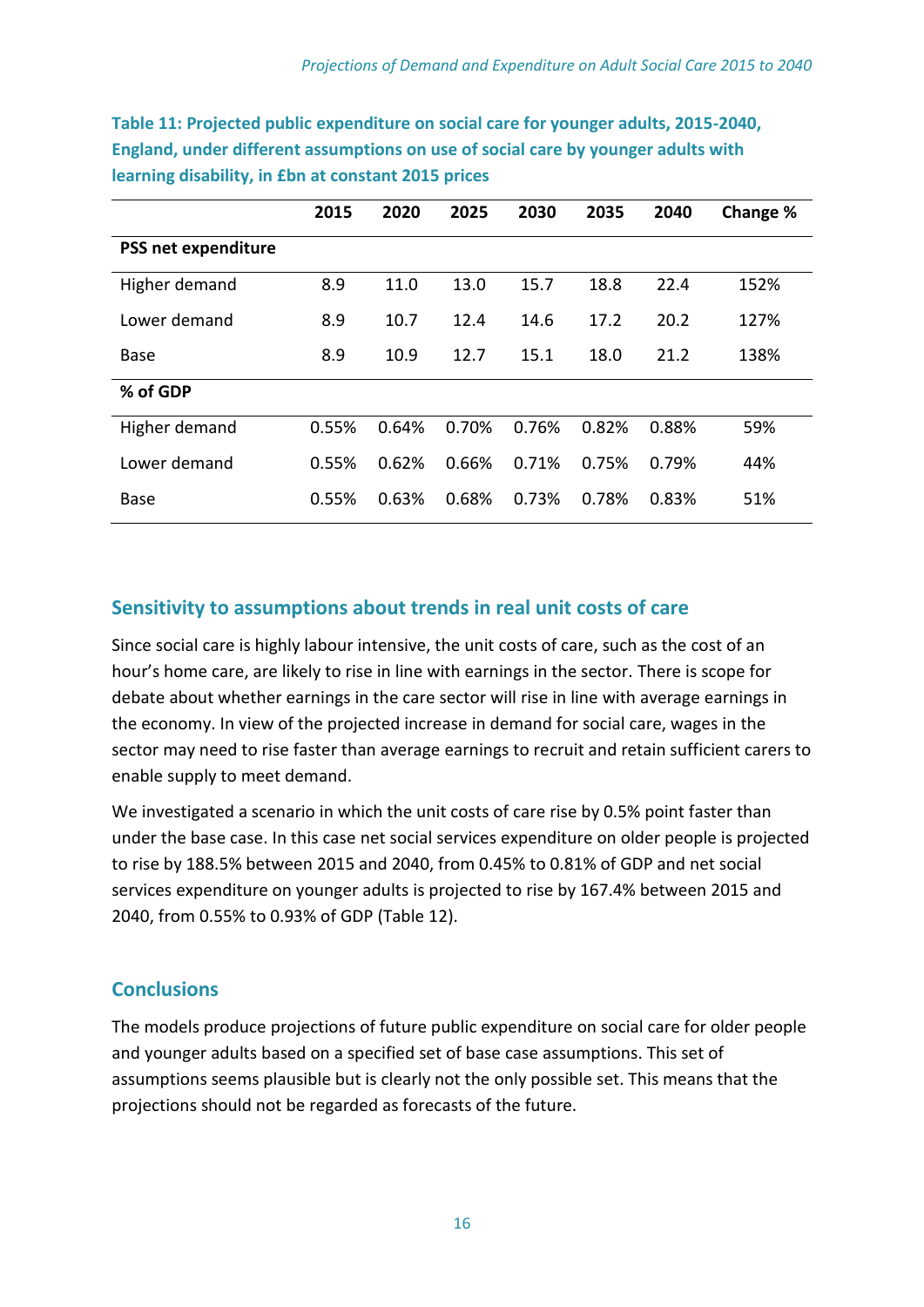|                          | 2015  | 2020  | 2025  | 2030  | 2035  | 2040  | Change % |
|--------------------------|-------|-------|-------|-------|-------|-------|----------|
| <b>Higher unit costs</b> |       |       |       |       |       |       |          |
| PSS net expenditure      |       |       |       |       |       |       |          |
| Older people             | 7.2   | 8.7   | 10.6  | 13.0  | 17.0  | 20.9  | 189%     |
| Younger adults           | 8.9   | 11.1  | 13.3  | 16.2  | 19.7  | 23.8  | 167%     |
| Total                    | 16.1  | 19.8  | 23.9  | 29.2  | 36.7  | 44.7  | 178%     |
| % of GDP                 |       |       |       |       |       |       |          |
| Older people             | 0.45% | 0.50% | 0.57% | 0.63% | 0.74% | 0.81% | 81%      |
| Younger adults           | 0.55% | 0.64% | 0.71% | 0.78% | 0.86% | 0.93% | 69%      |
| Total                    | 1.00% | 1.14% | 1.28% | 1.41% | 1.60% | 1.74% | 74%      |
| <b>Base case</b>         |       |       |       |       |       |       |          |
| PSS net expenditure      |       |       |       |       |       |       |          |
| Older people             | 7.2   | 8.5   | 10.2  | 12.2  | 15.6  | 18.7  | 159%     |
| Younger adults           | 8.9   | 10.9  | 12.7  | 15.1  | 18.0  | 21.2  | 138%     |
| Total                    | 16.1  | 19.4  | 22.9  | 27.3  | 33.6  | 39.9  | 148%     |
| % of GDP                 |       |       |       |       |       |       |          |
| Older people             | 0.45% | 0.49% | 0.55% | 0.59% | 0.68% | 0.73% | 62%      |
| Younger adults           | 0.55% | 0.63% | 0.68% | 0.73% | 0.78% | 0.83% | 51%      |
| Total                    | 1.00% | 1.12% | 1.23% | 1.32% | 1.46% | 1.56% | 56%      |

**Table 12: Projected public expenditure on social care for older people and younger adults, 2015-2040, England, base case and higher unit costs scenario, in £bn at constant 2015 prices**

Public expenditure on social services for older people, net of user charges, is projected to rise by 158.5% under the current funding system from around 7.2 billion (0.45% of GDP) in 2015 to £18.7 billion (0.73% of GDP) in 2040 at constant 2015 prices and under a set of base case assumptions about trends in the drivers of long-term care demand and in the unit costs of care services. The equivalent for social services for younger adults is a projected rise by 138.3%, from £8.9 billion (0.55% of GDP) in 2015 to £21.2 billion (0.83% of GDP) in 2040 at constant 2015 prices. Total public expenditure on social services for older people and younger adults is projected to rise by 147.8% under the current funding system from around £16.1 billion (1.00% of GDP) in 2015 to £39.9 billion (1.56% of GDP) in 2040 at constant 2015 prices (Table 12).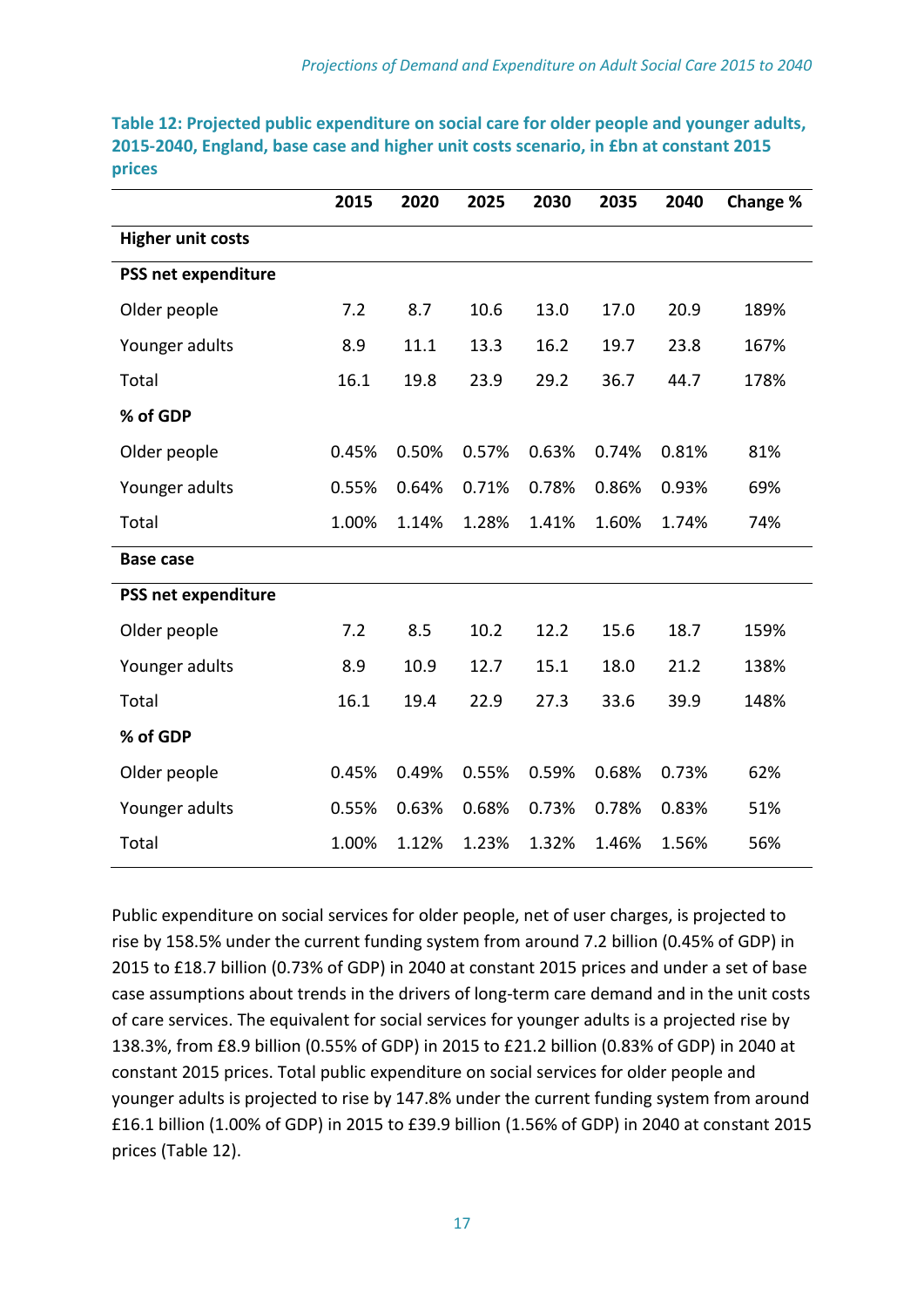Sensitivity analyses in respect of social care for older people show that projected future public expenditure on social care for older people:

- Does not vary greatly between the old age variant, young age variant and principal population projection: in 2040 the two variants differ by only around 4% (old age) and 6% (young age) from the base case (the principal population projection); but
- Does vary rather more significantly if the age-specific prevalence rates of disability rise or fall by 0.5% per year rather than remaining constant (the base case): public expenditure in 2040 is projected to be 12% if disability rates rise or 11% lower if they fall by 0.5% per year than under the base case (constant disability rates).

These findings illustrates the importance of promoting active ageing and other measures which seek to ensure that the prevalence rates of diseases do not follow recent trends or at least that their disabling effects are mitigated. In particular, measures to prevent chronic illness, disability and dependency when people reach old age will not only help to improve people's quality of life and subjective well-being, as reported in the literature (Walker 2002, Boudiny 2013), but will also reduce the rate of increase in future public expenditure on social care of older people.

The analysis shows that the number of disabled older people receiving unpaid care is projected to rise by more than 75% over the next 25 years if the probability of receiving it remains constant. It is not clear however that the supply of unpaid care will rise to meet this demand (Pickard *et al.* 2007, Pickard 2012). Unpaid care, particularly by the adult children of disabled older people, may not increase so rapidly in future, as a result of such factors as women's rising participation in the labour market. If the supply of unpaid care does not increase to meet demand, the need for formal services would rise faster than under the base case.

The analysis assumes that the unit costs of care, such as the cost of an hour's home care, will rise in line with OBR projections for rises in average earnings (other than for the small element of costs which relate to food, fuel etc. rather than to labour or capital). There is scope for debate about whether wages in the care sector will rise in line with average earnings. If the real unit costs of care rise by 0.5% point per year faster than under the base case (average earnings), public expenditure is projected to be over 12% higher in 2040 under this scenario than under the base case. Clearly projections of future expenditure over a substantial period are sensitive to assumptions about rises in unit costs.

These findings need to be treated with some caution. They are based on a set of assumptions about future socio-economic and demographic trends. They do not constitute the total costs to society of long-term care. That would require inclusion of the costs of a wider range of services to a wider range of public agencies and service users and the opportunity costs of unpaid care. It should also be stressed that no allowance has been made here for changes in public expectations about the quality, range or level of care.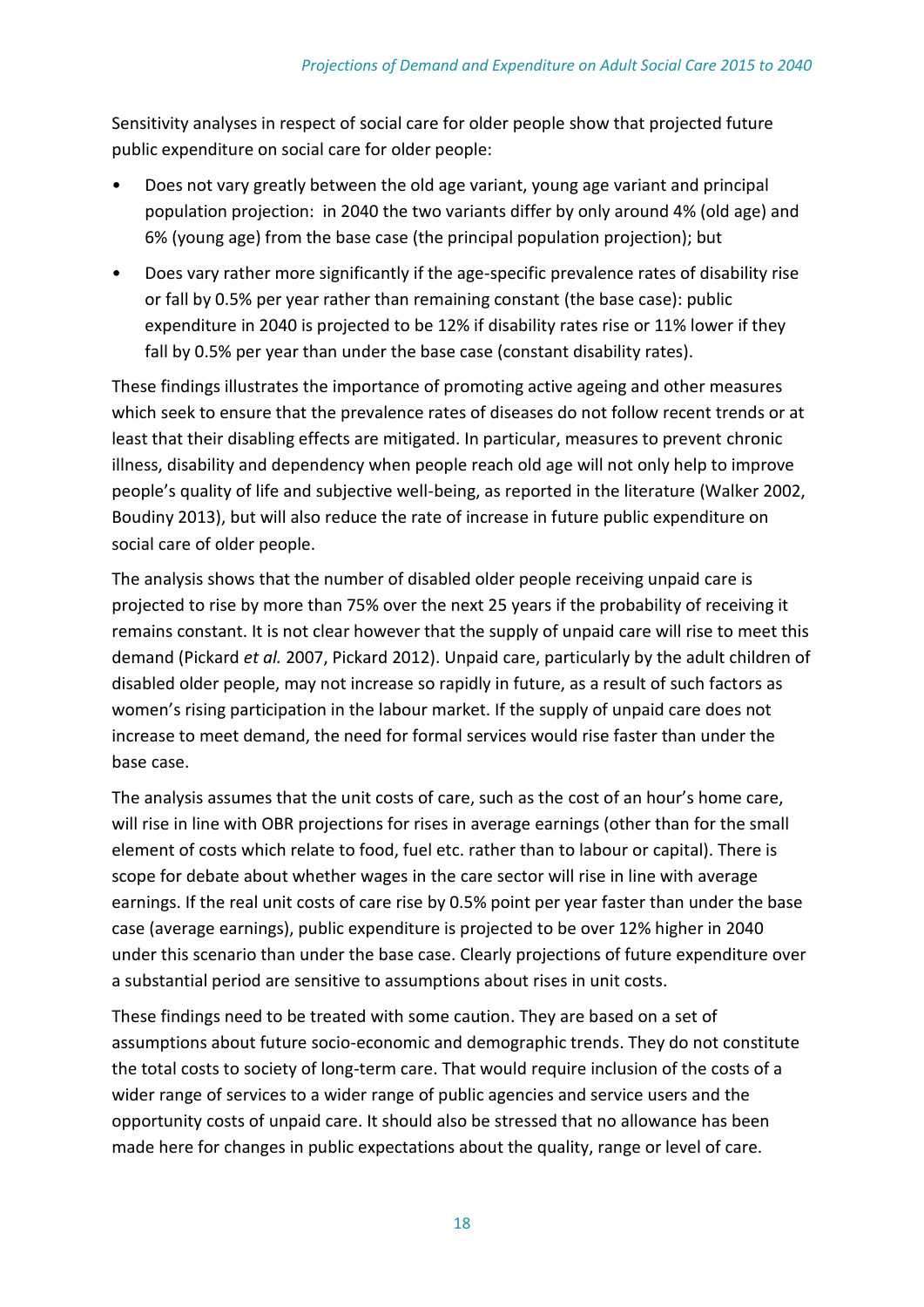## **References**

Adams J, Curry C, Espuny-Pujol F, Hancock R, Hu B et al (2016) *State Pension and Long-term Care Reforms: The Costs and Distributional Effects of Alternative Uprating Policies. Technical Report*, Pensions Policy Institute, London.

Bone MR, Bebbington AC, Jagger C, Morgan K, Nicholaas G (1995) *Health Expectancy and Its Uses*, HMSO, London.

Boudiny K (2013) 'Active ageing': From empty rhetoric to effective policy tool, *Ageing and Society*, 33, 1077-1098.

Darton R, Julien Forder J, Bebbington A, Netten A, Towers A-M, Williams J (2006*) Analysis to Support the Development of the Relative Needs Formula for Older People: Final Report*, PSSRU discussion paper 2265/3, Personal Social Services Research Unit, Kent. Available at http://www.pssru.ac.uk/pdf/dp2265\_3.pdf.

Dunnell K (1995) Population review: (2) Are we healthier? *Population Trends*, 82, 12-18.

Emerson E, Robertson J, Coles B, Hatton C (2012) *Estimating the Need for Social Care Services for Adults with Disabilities in England 2012 –2030*, CeDR, Lancaster.

NHS Digital (2017) Adult Social Care Activity and Finance Report: Detailed Analysis, England 2016-17, 25 October 2017.

OBR (Office for Budget Responsibility) (2018a) Supplementary Forecast Information Release: Long-term Economics Determinants.

OBR (Office for Budget Responsibility) (2018b) Economic and Fiscal Outlook: March 2018, Cm9572, The Stationery Office, London (http://obr.uk/efo/economic-fiscal-outlook-march-2018/).

ONS (Office for National Statistics) (2010) 2008-based Marital Status and Cohabitation Projections for England and Wales.

ONS (Office for National Statistics) (2017) National Population Projections: 2016-based Statistical Bulletin, available at http://www.ons.gov.uk.

Pickard L, Wittenberg R, Comas-Herrera A, King D, Malley J (2007) Care by spouses, care by children: Projections of informal care for older people in England to 2031, *Social Policy and Society*, 6, 3: 353-366.

Pickard L, Wittenberg R, Comas Herrera A, et al (2012) Mapping the future of family care: receipt of informal care by older people with disabilities in England to 2032, *Social Policy and Society*, 11, 4, 533-545.

Walker A (2002) A strategy for active ageing, *International Social Security Review*, 55, 1, 121- 139.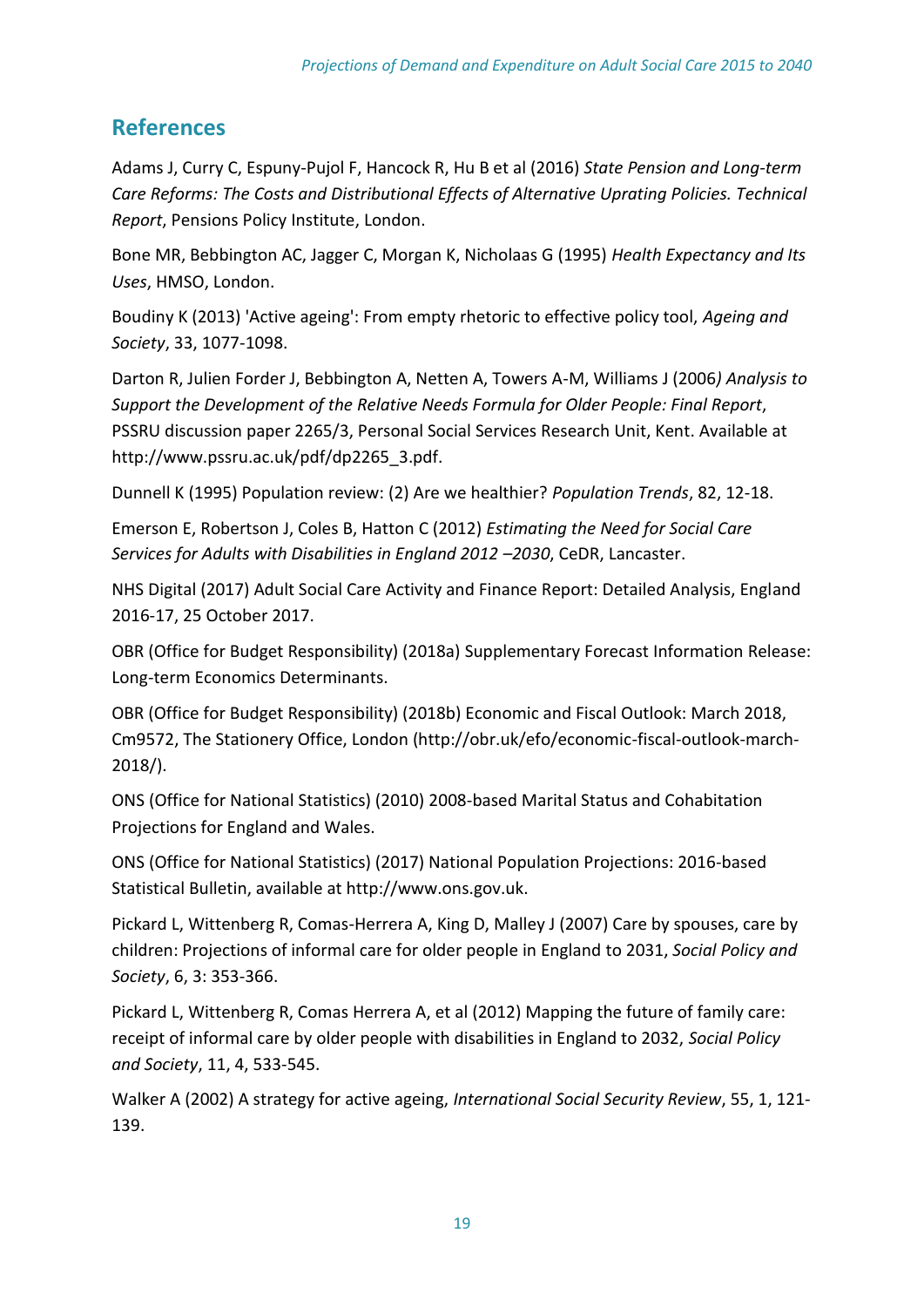Wittenberg R, Comas-Herrera A, King D, Malley, J, Pickard L, Darton R (2006) *Future Demand for Long-Term Care, 2002 to 2041: Projections of Demand for Long-Term Care for Older People in England*, PSSRU Discussion Paper 2330, Personal Social Services Research Unit, London.

Wittenberg R, Hu B, Hancock R, Morciano M, Comas-Herrera A, Malley J, King D (2011) *Projections of Demand for and Costs of Social Care for Older People in England, 2010 to 2030, under Current and Alternative Funding Systems: Report to the Commission on Funding of Care and Support*, PSSRU Discussion Paper 2811, Personal Social Services Research Unit, London.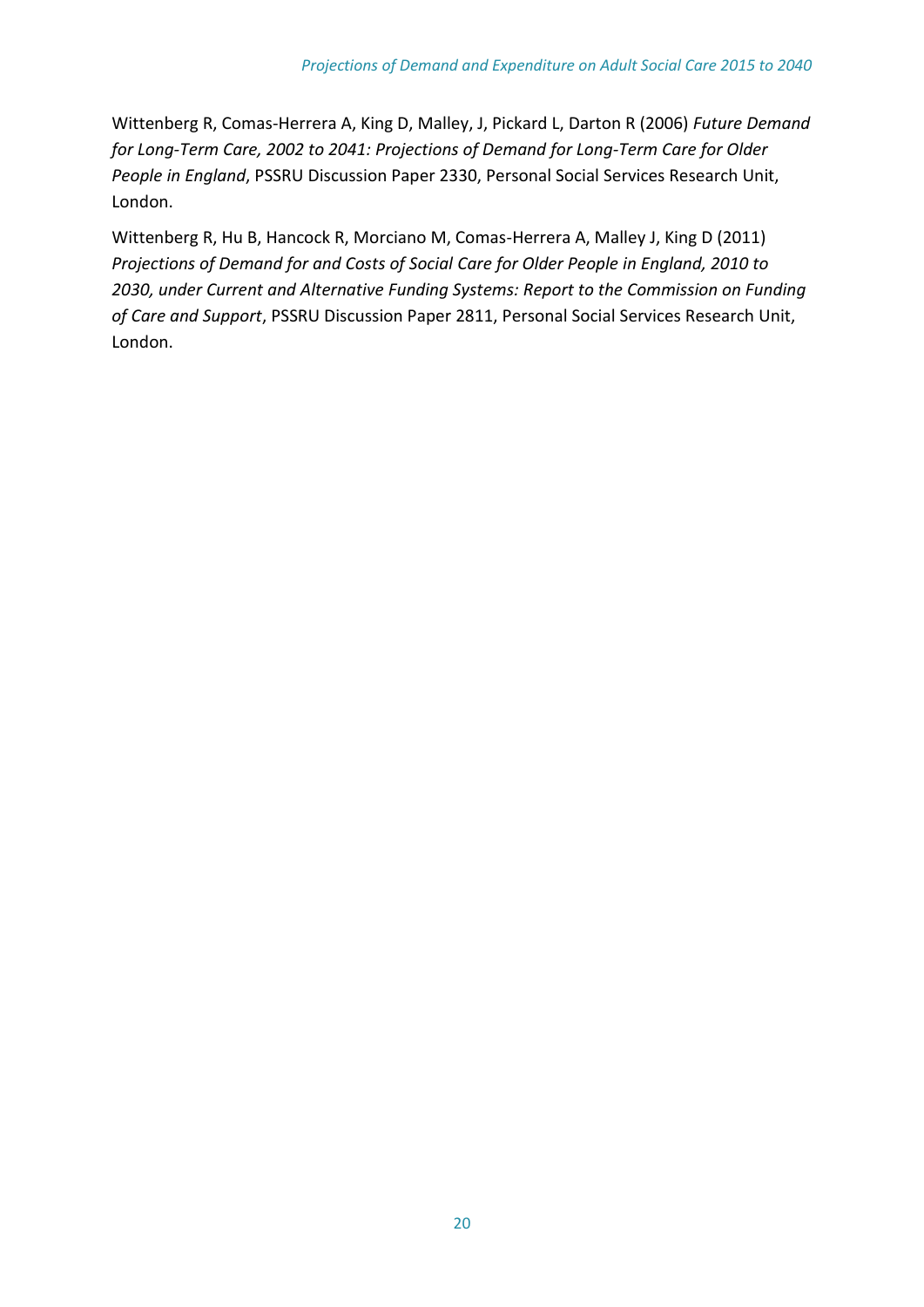# **Annex: Description of the PSSRU older people's long-term care projections model**

The PSSRU long-term care projections model aims to make projections of four key variables: the future numbers of disabled older people, the likely level of demand for long-term care services and disability benefits for older people, the costs associated with meeting this demand and the social care workforce required.

The model does not make forecasts about the future. It makes projections on the basis of specific assumptions about future trends. The approach involves simulating the impact on demand of specified changes in demand drivers, such as demographic pressures, or specified changes in policy, such as the introduction of a lifetime cap on care costs. It does not involve forecasting future policies or future patterns of care.

The model is cell-based (a macro-simulation model) and takes the form of an Excel spreadsheet. It consists of five main parts. The first part estimates the numbers of older people with different levels of disability by age group, gender, household type<sup>2</sup>, education and housing tenure. The second part estimates the levels of long-term care services required, by attaching a probability of receiving health and social care services to each cell. The third part of the model estimates total health and social services expenditure, and, in the fourth part, total expenditure is allocated to the various sources of funding. Finally, a fifth part relates to the social care workforce.

The first part of the model divides the older population according to a number of characteristics relevant to the use of services, such as the level of functional disability, marital status, whether living alone, with a partner or children, education and housing tenure. The model uses the Office for National Statistics 2016-based population projections as the basis for the numbers of people by age band and gender in each year under consideration until 2070.

The projected older population by age band and gender are separated into disability groups. Disability is a crucial factor in considering need for long-term care, as it is disability rather than age which influences need for care. The model uses as a measure of disability the ability to perform activities of daily living (ADLs) and instrumental activities of daily living (IADLs). The section on disability in the model uses data from the Health Survey for England (HSE) 2011 to 2014. It includes six categories of functional disability, ranging from no disability to inability to perform three or more activities of daily living (ADL) without help.

The projections of household composition/unpaid care in the model are driven by the 2008 based Government Actuary's Department (GAD) marital status and cohabitation projections (GAD 2010). The household type/unpaid care classification in the model is based, in the first instance, on de facto marital status. Older people who are married or cohabiting are

**.** 

 $^2$  Single living alone, single living with son or daughter, single living with others, married living with partner only, married living with partner and others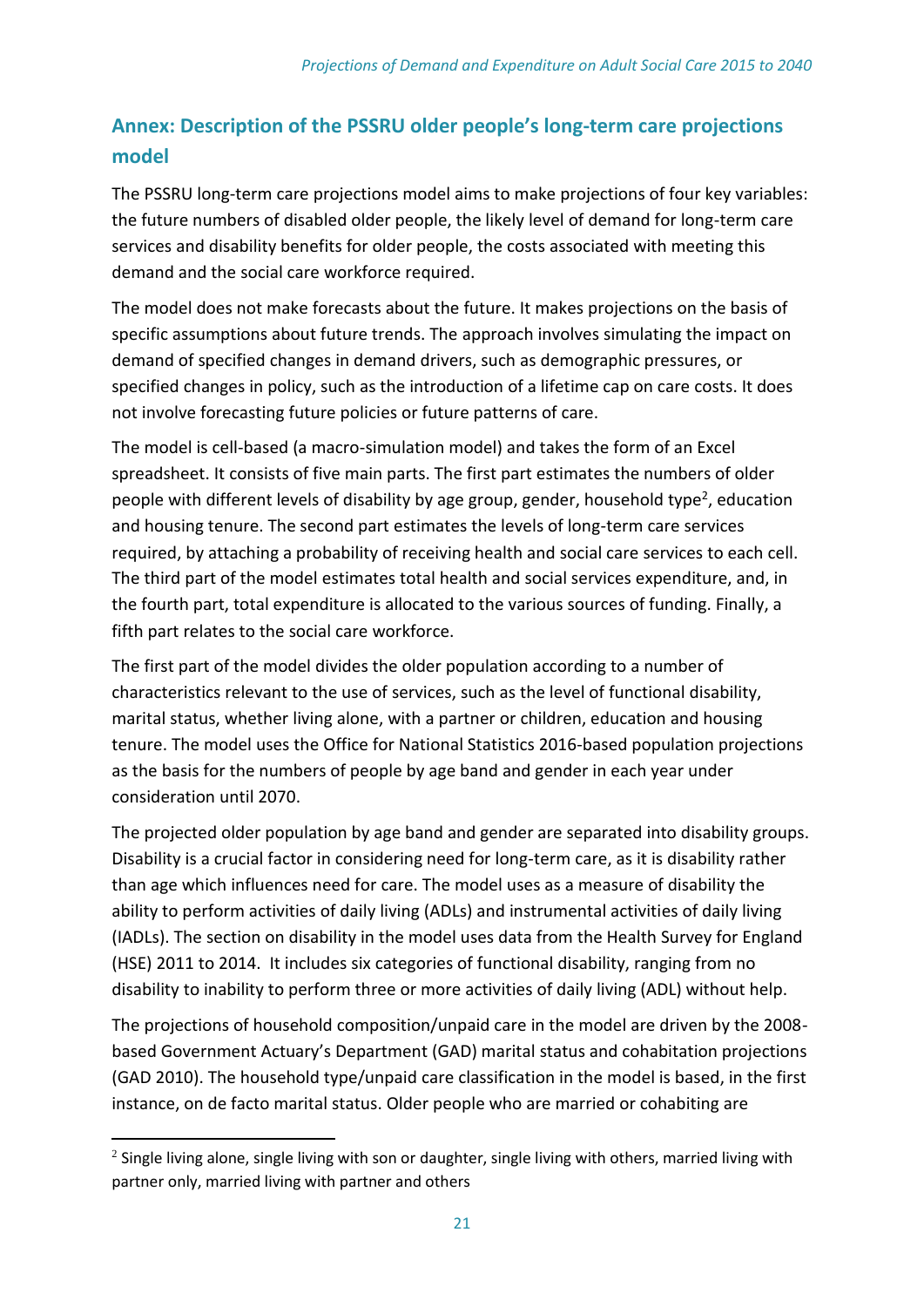distinguished from those who are single, separated, divorced or widowed. The two marital status groups, those who are de facto married and those who are de facto single, are broken down into five household types using the HSE for 2011 to 2014.

The model includes, for those living in private households, a simple breakdown by housing tenure, between those living in owner-occupied tenure and those living in rented accommodation. One reason for the inclusion of housing tenure is that it can be regarded as a simple proxy for socio-economic group. Another is that it is relevant, in the case of older people living alone, to the division between those who fund their own residential or nursing home care and those who are funded by their local authority. The current means test for public support in care homes generally takes account of the value of the person's home (unless it is occupied by their spouse or an older or disabled relative). This means that older home-owners who live alone generally need to fund their residential care privately, while older tenants and older home-owners living with their spouse are often eligible for public funding.

The model also includes a breakdown by education, between those with 15 or less years of education and those with more than 16 years of education, as a further simple proxy for socio-economic group. The rates of home ownership, by age, gender and marital status, and of education by age and gender are from the Family Resources Survey with projected rates for future years produced by the University of East Anglia CARESIM model.

The second part of the model divides the older population between people receiving no care, unpaid care, formal community based care, unpaid and formal community based care and residential care. The overall population with severe disability (3 or more ADL limitations) is first divided between people living in the community and those living in care homes or hospitals (long-stay). Data on the numbers of local authority funded care home residents are derived from NHS Digital statistics (NHS Digital 2017); data on the number of privately funded and NHS funded care home residents are estimated from Laing & Buisson market survey estimates (Laing & Buisson 2017) and data on hospital residents by age and gender and on the breakdown of the care home population by age and gender are derived from the Census 2011 (ONS 2011); and data on the proportion of care home residents who lived alone and on the proportion who owned their home before admission are derived from PSSRU survey of care home admission.

The population living in the community are divided between the four categories - no care, unpaid care, formal community-based care, unpaid and formal community based care - on the basis of analyses of data from the HSE for 2011 to 2014. Demand for non-residential services was calculated by using the fitted values from the bivariate probit regression models<sup>i</sup> as the estimated probabilities of receipt of care by age band, disability and the other factors described above.

The bivariate probit regression models account for the joint determination of formal community care and unpaid care. The fitted values derived from these models are the joint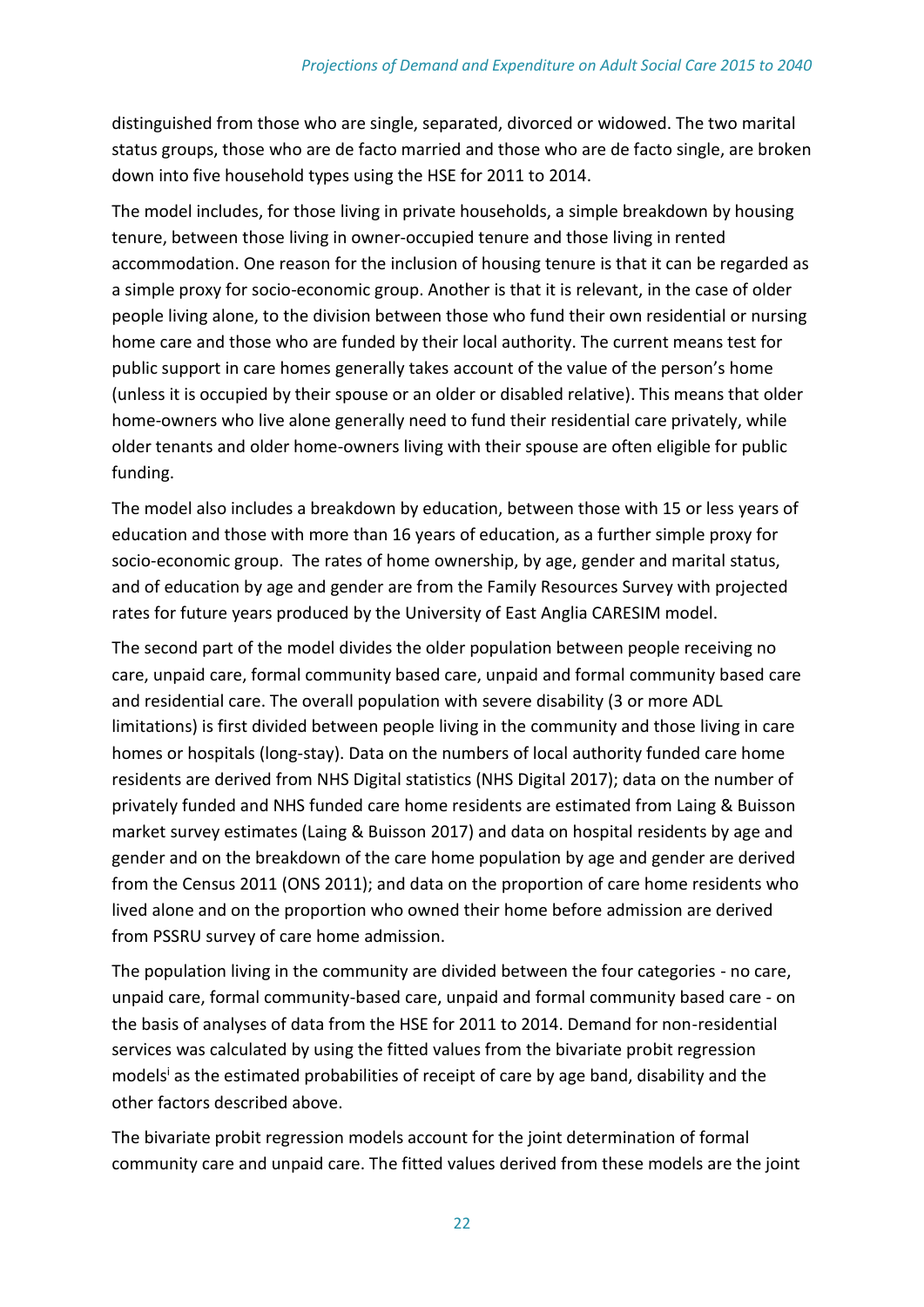probability of the two types of care. These fitted values were then multiplied by the projected numbers of older people within each cell by age band and other needs-related circumstances to produce estimates of the numbers of care recipients. The estimated numbers of recipients of local authority home care were grossed to match official NHS Digital data.

Three principal sources of unpaid care are identified: care from children, from spouses and from others (other family members, friends or neighbours). The propensity to receive unpaid care from each of the three sources is the fitted values of multinomial or binary logit regression models calculated using the HSE 2011-2014 data. The projections assume a steady state regarding the propensity, within household type/unpaid care groups, to receive care from a spouse, child, spouse and child, or others.

Community care users are divided into three groups according to hours of care: low intensity (1-5 hours), medium intensity (6-10 hours), and high intensity (10+ hours) of care. The proportions in each of the three categories were calculated using the HSE 2011-2014 data and were assumed to remain the same in the projection years. For care users in each intensity group, they are further divided into publicly-funded and privately- funded care users. The proportions that were used to divide the care users in the base year were calculated using HSE 2011-2014 data, and those in the projection years were informed by the analysis results from CARESIM model.

The third part of the model projects total expenditure on the formal services demanded, applying unit costs of formal care to the volume of services projected in the second part of the model. The unit costs are derived from local authority data. The fourth part of the model breaks down projected aggregate expenditure on services by source of funding: NHS, social services and service users. The costs of the health services included are assigned to the NHS. The costs of social services are divided between personal social services and service users. As there are no national data on the quantities of privately funded care, the projections for privately funded care, especially on non-residential care, need to be treated with caution as it is not possible to verify that all privately funded care is captured by the model.

Residents of residential care and nursing homes and home care users are divided into privately and publicly funded residents through analyses using the CARESIM model. The breakdown for 2015 and 2016 is based on official data. Privately funded residents are assumed to meet their care home fees from their own funds (including disability benefits), except that the NHS meets nursing costs in nursing homes. Expenditure on local authority funded residential care and home care is divided between local authority social services and users on the basis of CARESIM modelling. The full costs of privately funded residential and nursing home care and private domestic care and a proportion of the costs of all other social services are thus assigned to users.